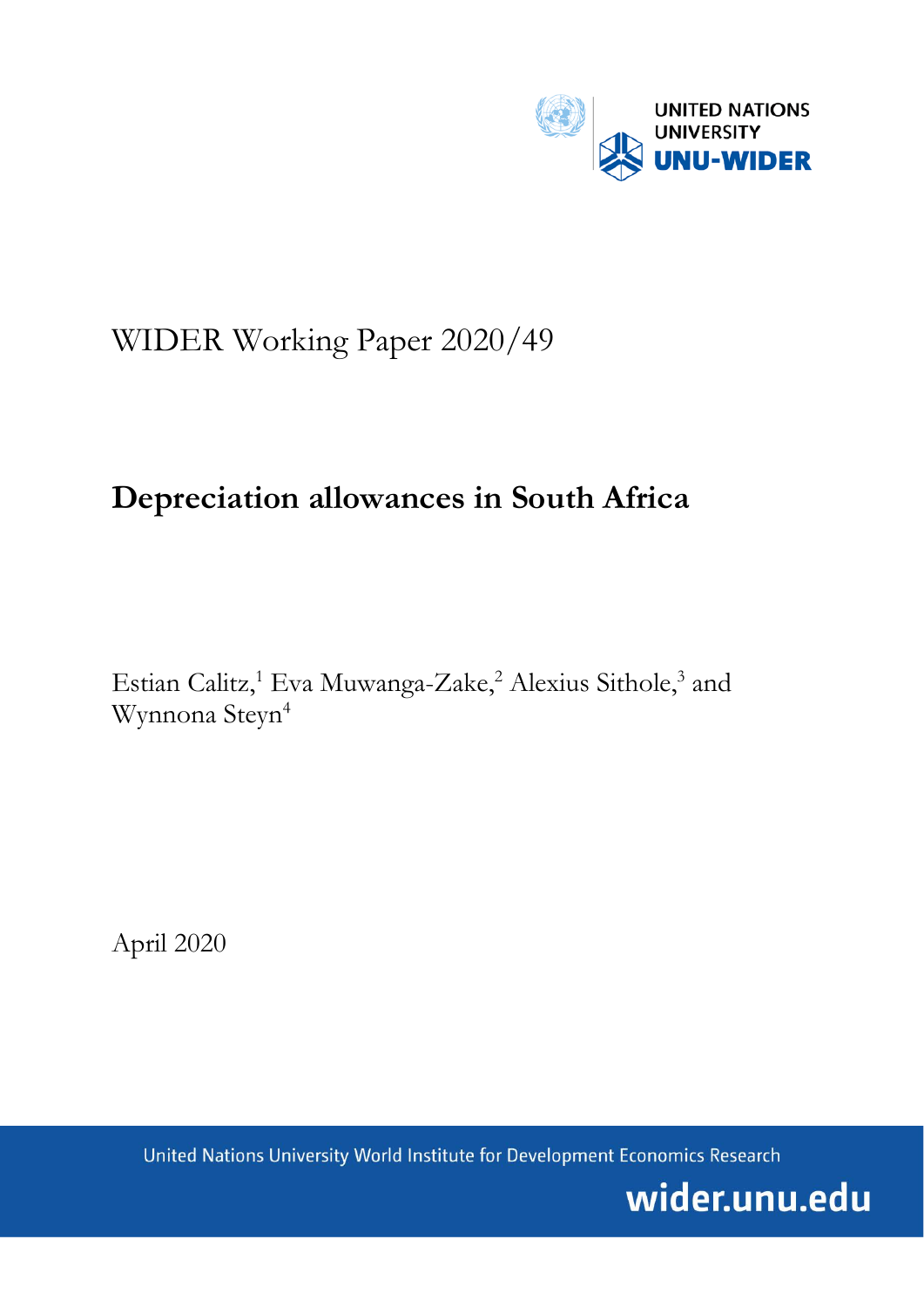**Abstract:** Nowadays, tax depreciation allowances are used less as instruments of macroeconomic stabilization and more as long-term measures to stimulate investment. This paper tabulates the types of accelerated depreciation allowances in South Africa and calculates the magnitude of these benefits in addition to standard across-the-board accounting depreciation by companies. Using anonymized tax assessment data from the South African Revenue Service, the analysis generates the aggregate and sectoral composition of tax depreciation and tax investment allowances for 2014–17. An estimate is offered of the cost to the treasury of these tax expenditures, and of the reduction in the statutory corporate income tax rate should depreciation allowances be terminated.

**Key words:** tax depreciation allowances, tax investment allowances, tax expenditures, corporate income tax

#### **JEL classification:** H25, H32

**Acknowledgements:** The authors acknowledge with appreciation the support received from UNU-WIDER for the research conducted for this paper. They also thank Krige Siebrits of Stellenbosch University for his literature review and Alex O'Riordan of Stellenbosch University for his data analysis, as well as Nombulelo Ngcamu of the South African Revenue Service and Khanyisa Phika, formerly of the South African Revenue Service, for their contributions to earlier versions of the paper.

Copyright © UNU-WIDER 2020

Information and requests: publications@wider.unu.edu

ISSN 1798-7237 ISBN 978-92-9256-806-1

<https://doi.org/10.35188/UNU-WIDER/2020/806-1>

Typescript prepared by Merl Storr.

The Institute is funded through income from an endowment fund with additional contributions to its work programme from Finland, Sweden, and the United Kingdom as well as earmarked contributions for specific projects from a variety of donors.

Katajanokanlaituri 6 B, 00160 Helsinki, Finland

The views expressed in this paper are those of the author(s), and do not necessarily reflect the views of the Institute or the United Nations University, nor the programme/project donors.

<sup>1</sup> Stellenbosch University, Stellenbosch, South Africa, corresponding author: [calitz@sun.ac.za;](mailto:calitz@sun.ac.za) <sup>2</sup> South African Revenue Service (SARS), Pretoria, South Africa; <sup>3</sup> SARS, Pretoria, South Africa; <sup>4</sup> SARS, Pretoria, South Africa

This study has been prepared within the UNU-WIDER project [Southern Africa—Towards Inclusive Economic Development](https://www.wider.unu.edu/node/151233) [\(SA-TIED\).](https://www.wider.unu.edu/node/151233)

The United Nations University World Institute for Development Economics Research provides economic analysis and policy advice with the aim of promoting sustainable and equitable development. The Institute began operations in 1985 in Helsinki, Finland, as the first research and training centre of the United Nations University. Today it is a unique blend of think tank, research institute, and UN agency—providing a range of services from policy advice to governments as well as freely available original research.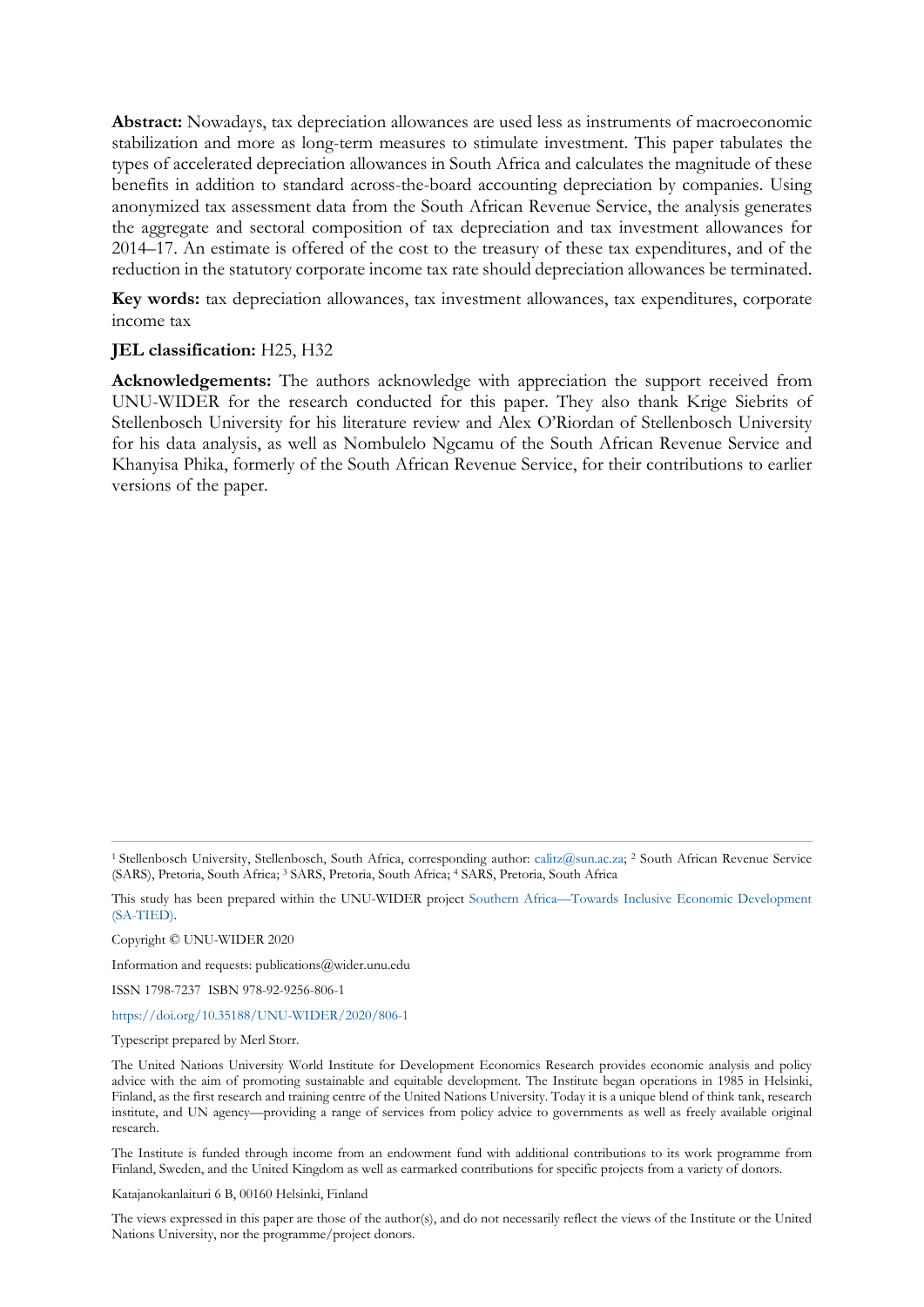#### **1 Introduction**

South African policy makers have long acknowledged the importance of higher levels of investment and accelerated rates of economic growth. The country's latest development framework, the National Development Plan, reiterates the salience of these imperatives by including 'faster economic growth, higher investment and greater labour absorption' in a list of six interlinked policy priorities for the period until 2030 (National Planning Commission 2012: 26). One of the targets of the plan is to raise total gross fixed capital formation to 30 per cent of gross domestic product (GDP) in 2030, of which one third should take the form of public-sector fixed investment (National Planning Commission 2012: 64). Corporate income tax (CIT) incentives count among the policy measures used by governments to boost investment and economic growth. This paper investigates the nature and value to companies of tax benefits from depreciation allowances in South Africa.

The paper provides three sets of perspectives on tax depreciation allowances in South Africa. Section 2 reviews theoretical and empirical writings on tax depreciation allowances and tax incentives in general. This section includes a review of existing studies on the nature and effectiveness of depreciation allowances and other tax incentives in South Africa. Section 3 contains an inventory of the types of tax depreciation allowances available in South Africa. Section 4 provides empirical perspectives on such allowances, first outlining the nature of the data set, and then providing estimates (derived from comparisons with firms' actual accounting depreciation) of the benefits of standard and accelerated tax depreciation allowances. This section also contains a brief word on the feasibility of panel data analysis. Section 5 concludes the paper by summarizing the main findings and presenting proposals.

#### **2 Literature review**

#### **2.1 Conceptual, theoretical, and empirical issues**

Tax incentives are provisions in tax codes that grant relatively favourable tax treatment to some sectors, industries, or activities (Klemm and Van Parys 2012: 393–94). As pointed out by Klemm (2010: 316) and Zee et al. (2002: 1498), this definition implies that across-the-board tax provisions―such as general reductions in statutory CIT rates and generous depreciation allowance schemes―are not tax incentives. Nonetheless, firms derive tax benefits from general tax rules that allow them to fully depreciate assets before their economic lifespans end. Tax holidays, preferential tax rates, investment allowances, investment tax credits, and accelerated depreciation allowances that satisfy the selectivity criterion are common examples of CIT-related incentives to stimulate investment (cf. Klemm 20[1](#page-2-0)0: 317).<sup>1</sup> Such concessions can raise rates of return on investment projects by reducing effective CIT rates, *ceteris paribus*. Hence, many empirical studies calculate the

<span id="page-2-0"></span><sup>1</sup> Other tax incentives include import tariff and value-added tax exemptions for exporting firms (Zee et al. 2002: 1505– 7). Firms located in export-processing and special economic zones are often exempt from other taxes as well.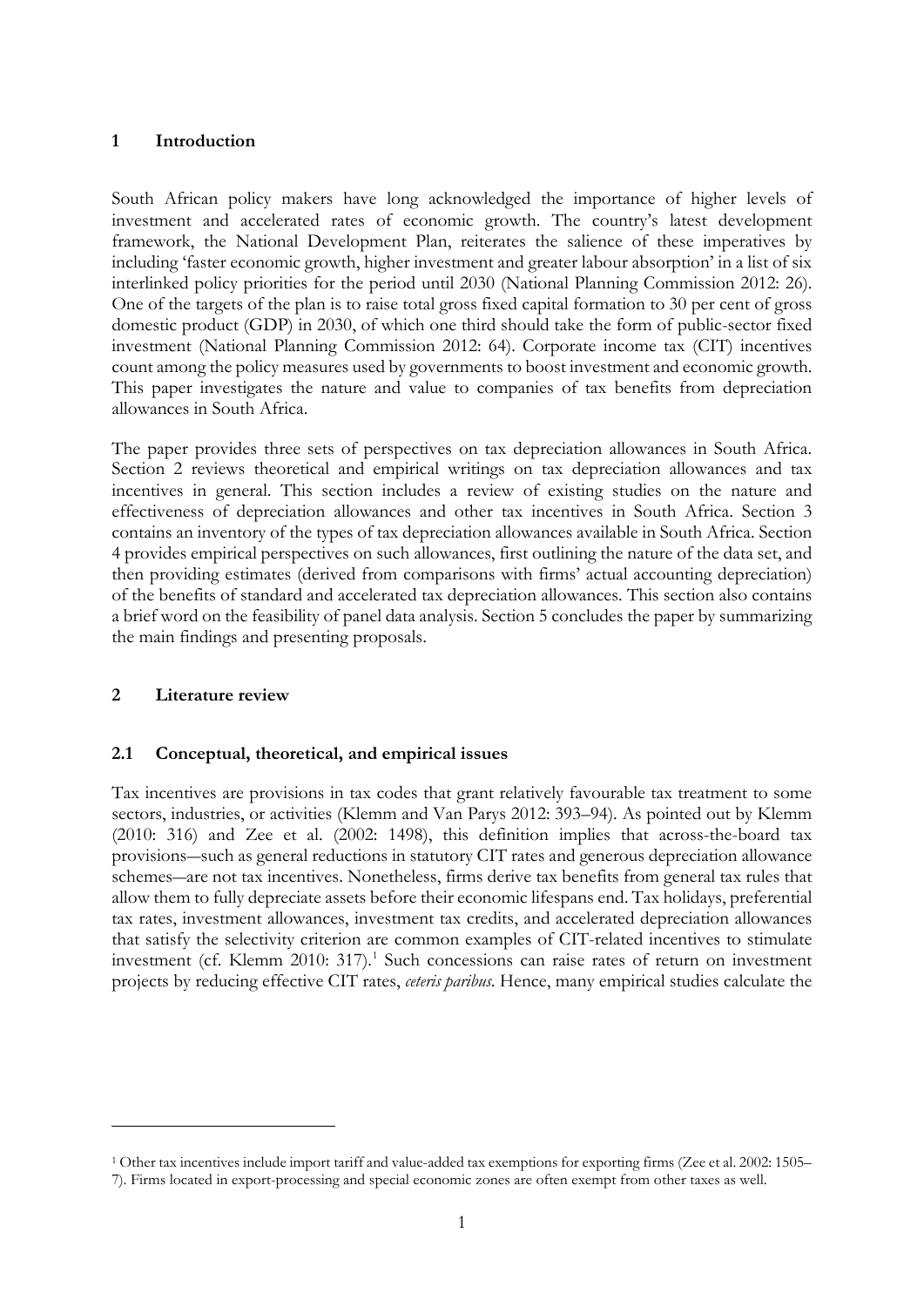effects of tax incentives on the marginal effective tax rates (METRs) of investment projects.<sup>[2](#page-3-0)</sup> Zee et al. (2002: 1502-[3](#page-3-1)) explain the calculation and interpretation of METRs<sup>3</sup> as follows:

The effective tax burden on an investment project is […] the difference between its real pre-tax rate of return  $(p)$  and the real post-tax rate of return  $(s)$  to the investor of that project. For a marginal project (i.e., a project whose  $p$  is just enough to cover its cost of financing […]), this difference would represent the marginal effective tax burden, from which the METR could be computed as  $(p - s) / p$ . Hence, the greater an incentive's ability to lower the METR, the more effective it is for stimulating investment.

Figure 1, which is based on Chua's (1995: 162–64) modification of a conceptual framework suggested by Boadway (1987), illustrates the concept of METRs. The figure shows the market for a class of capital goods in which  $I(r_g)$  depicts investment as a downward-sloping function of the pre-tax real rate of return  $r_g$ , while  $S(r_n)$  depicts saving as a positive function of the after-tax real rate of return  $r_n$ . Given that a profit-maximizing firm would invest until the rate of return on investment just equalled the cost of borrowing, the equilibrium in a market without taxes would be at  $E$ , where saving and investment would both equal  $\Gamma^*$  and where  $\Gamma_g$  equals  $\Gamma_n$ .

Figure 1: METRs and capital market equilibrium



Source: Chua (1995: 162). Reproduced with permission.

The introduction of taxes may disturb this equilibrium in ways that give rise to allocative inefficiency. For example, if aspects of the corporate tax system raise the required pre-tax rate of return to  $r_g$ <sup>e</sup>, the level of investment by firms at A (i.e.  $I^e$ ) will be lower than the equilibrium level in the absence of taxes (I<sup>\*</sup>), *ceteris paribus*. A depreciation allowance system that does not align with economic depreciation is one of the factors that may cause such outcomes. In the same way,

<span id="page-3-0"></span><sup>2</sup> King and Fullerton (1984) and Boadway (1987) suggested well-known approaches for studying METRs. Feldstein et al. (1983) was an influential early empirical study.

<span id="page-3-1"></span><sup>3</sup> Sørensen (2008) provides a more detailed overview of the estimation of METRs based on the King-Fullerton methodology.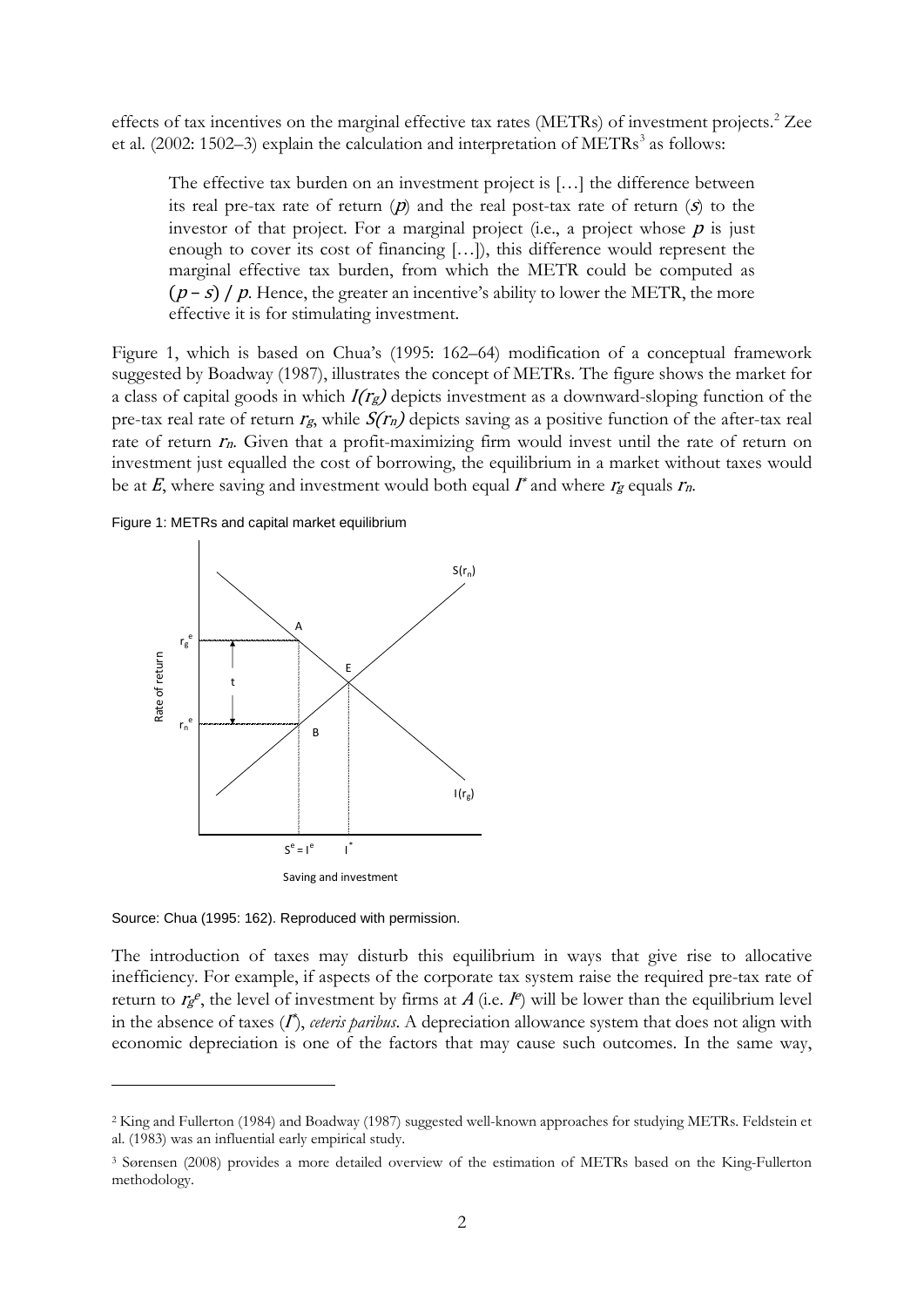aspects of the personal income tax system may reduce the after-tax return on saving to  $r_n$ <sup>e</sup>, which will result in a level of savings below the equilibrium in the absence of taxes  $(I^*)$ , *ceteris paribus*, namely at  $B$  (i.e.  $S^e$ ).<sup>4</sup> Jointly, these aspects of the corporate and personal income tax systems create a wedge-depicted in Figure 1 by the distance t-between the pre-tax rate of return on investment  $r_{g}e$  and the after-tax rate of return on saving  $r_{n}e$ . The triangle ABE depicts the efficiency cost of the influence of these tax-related factors on investment. The METR is obtained by expressing the tax wedge t as a proportion of the pre-tax rate of return on investment  $r_ge$ .

The ultimate aim of attempts to affect investment via tax incentives has changed over time. During the heyday of Keynesian fiscal activism (roughly speaking, the third quarter of the  $20<sup>th</sup>$  century), many governments used tax incentives to influence private-sector investment for macroeconomic stabilization purposes (see e.g., Gramlich 1971: 516; Tobin 2001: 2). While this motive may not have disappeared entirely,<sup>[5](#page-4-1)</sup> governments now mainly use tax concessions for investment promotion per se. The aims of such efforts are to attract domestic or foreign direct investment, and sometimes also to create employment, promote particular sectors and activities, and develop specific regions (Zee et al. 2002: 1499). As pointed out by Erdogan and Atakli (2012: 1185), some governments also use tax incentives to protect the balance of payments, defence and other strategic industries, and young industries.

CIT incentives are common in high-income and developing countries (see e.g., James 2013: 4).<sup>[6](#page-4-2)</sup> Figure 2, which shows the prevalence of six types of tax incentives in samples of countries from each of the World Bank's four categories, confirms this. The figure also points to similarities and differences in the types of incentives favoured by the various country groups (see also Morisset and Pirnia 2000). Whereas special economic zones, free zones, export-processing zones, and free ports are relatively popular in developing and high-income countries, tax holidays are markedly more common among the three groups of developing countries than among high-income ones. By contrast, high-income countries rely more heavily on tax incentives intended to stimulate research and development than do developing countries.

The popularity of tax incentives belies the scope for achieving at least some of their aims more effectively by other means. Governments often introduce tax incentives to overcome three sets of hurdles to investment: tax-related constraints (e.g., relatively high CIT rates), non-tax-related economic constraints (e.g., inadequate communications systems and labour market rigidities), and non-economic constraints (e.g., corruption and regulatory uncertainty) (Zee et al. 2002: 1499– 1500). Tax incentives can seldom compensate for poor investment climates; in fact, empirical studies suggest that their effectiveness is severely blunted when other barriers to investment exist. James (2009: 7), for example, simulated the effects of reductions in METRs from 40 per cent to 20 per cent in countries in the top and bottom halves of the World Bank's 'Doing Business' rankings for 2008. He found that the reduction in the tax burden increased foreign direct investment by eight per cent of GDP in the group of countries with better investment climates, compared with only one per cent of GDP in the group with poorer climates. Such findings imply that measures to overcome actual barriers to investment are likely to be more effective than compensatory tax incentives would be. Similarly, targeted government spending programmes are

<span id="page-4-0"></span><sup>4</sup> A discussion of the tax-related determinants of saving falls outside the scope of this paper. However, such aspects of personal income tax systems also affect METRs and, by implication, investment decisions.

<span id="page-4-1"></span><sup>5</sup> The results of Petkova and Weichenrieder (2018) for a sample of 47 countries are consistent with the use of depreciation allowances for macroeconomic stabilization purposes from 1983 to 2016.

<span id="page-4-2"></span><sup>6</sup> A 'partial race to the bottom' (Ali Abbas et al. 2012: 3) in statutory and effective CIT rates caused by intensifying international competition has contributed to the popularity of tax concessions in developing countries.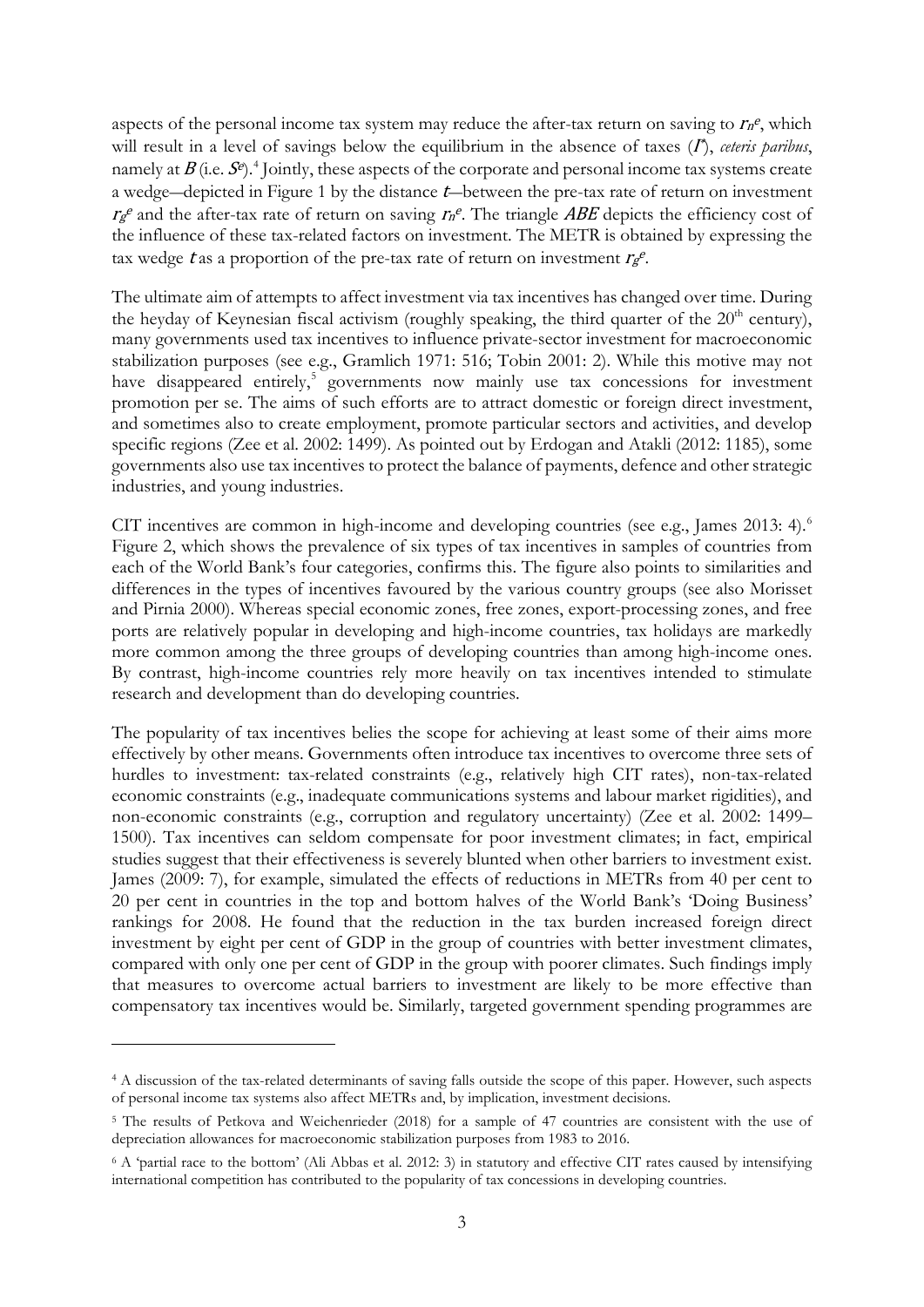likely to be more effective measures than tax incentives would be for pursuing redistributive and other social policy aims (Zee et al. 2002: 1500).



Figure 2: Tax incentives in countries grouped by income levels

Source: authors' calculations based on data from James (2013).

Reviews of studies of the effectiveness of tax incentives for investment have yielded mixed evidence (see e.g., Boadway and Shah 1995; Chen et al. 2018; Klemm and Van Parys 2012; Thomas 2007; Tuomi 2012; Zee et al. 2002). CIT incentives seldom pass muster when subjected to costbenefit analysis, however, even when justified by sound economic considerations such as positive spillover effects. The questionable cost-effectiveness of tax incentives partly reflects identification problems such as the difficulty of isolating their effects from those of other determinants of investment (Klemm 2010: 334). Yet it is well established that such concessions are often redundant in the sense that firms receive them for investment projects they would have undertaken even in their absence (Zee et al. 2002: 1501). Furthermore, Zee et al. (2002: 1501–2) point out that tax incentives tend to be costly. Apart from direct administrative costs and foregone tax revenue, such incentives often distort the allocation of investment resources, and contribute to corruption and rent-seeking activities.

#### **2.2 The nature and role of depreciation allowances**

The cost of capital is one of the most important determinants of firms' capital investment decisions. Also defined as the cost of holding a unit of capital during a unit of time, the cost of capital represents the opportunity cost of the funds used in a business, that is, the minimum rate of return that the business must earn to make a capital investment worthwhile. The two core components of the cost of capital are capital consumption costs and finance costs. Capital consumption costs arise because wear and tear and obsolescence reduce the value of most capital assets used in firms. Accounting and corporate tax systems grant deductions from firms' revenues to allocate the costs of capital assets over periods of time. The best-known methods for determining the values of such depreciation allowances are the straight-line method (which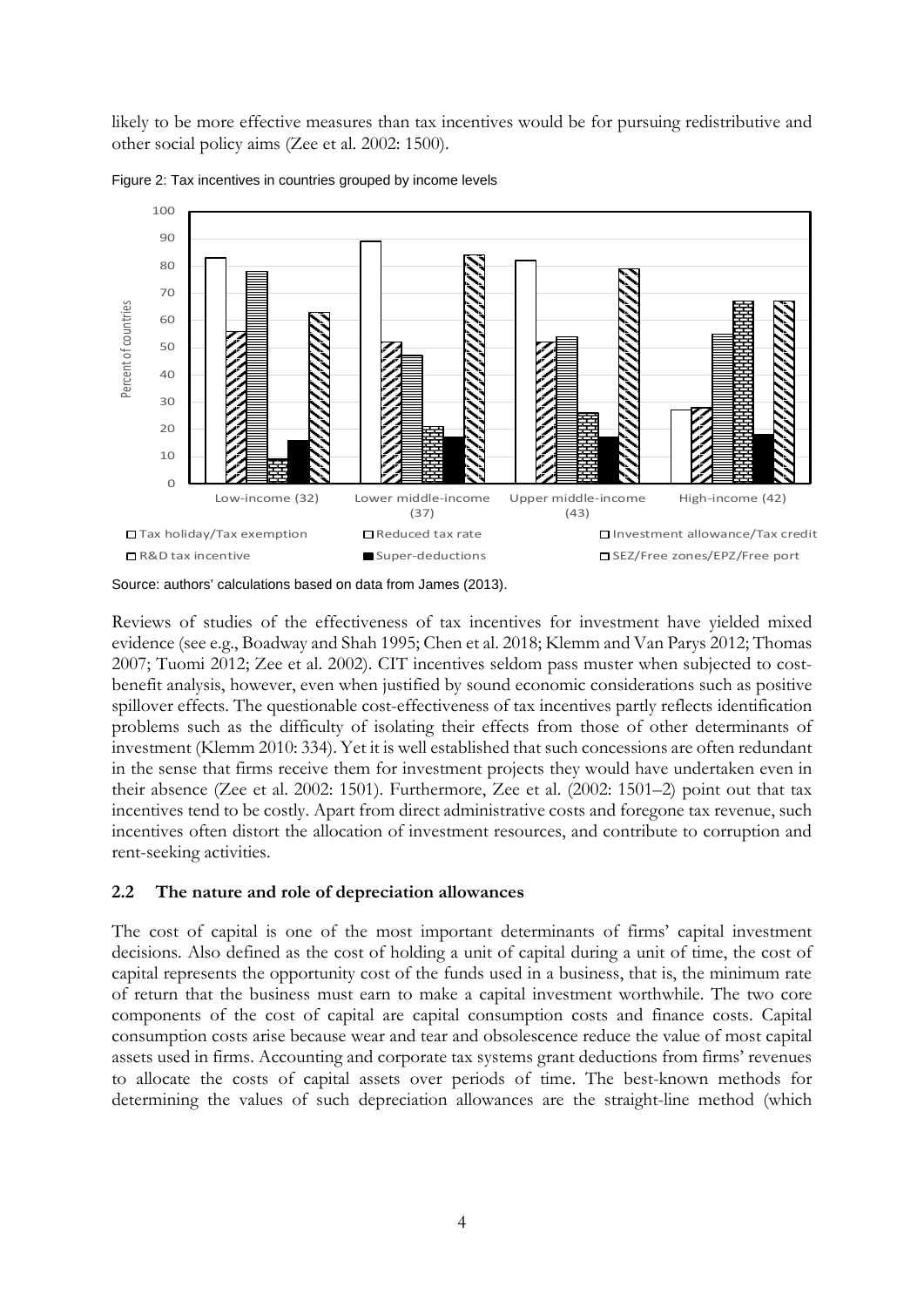apportions the historical cost of an asset in equal amounts) and the declining balance method (which applies a fixed rate to the decreasing book value of an asset)[.7](#page-6-0)

The influence of depreciation allowances on investment decisions is affected strongly by the degree of alignment between the period during which an asset generates revenues (that is, the economic lifespan of that asset) and that during which the tax system allows a firm to depreciate its value to zero. If the deductions allowed by the tax rules are smaller than the economic depreciation, the tax system makes investments costlier and may contribute to inefficiency in the allocation of resources. Being less than warranted from an allocative efficiency point of view, such depreciation allowances amount to 'unwarranted' tax revenue. By contrast, if the tax rules allow firms to deduct depreciation faster than the economic depreciation of any particular asset, this constitutes a tax benefit and a loss to the treasury. The benefits of accelerated depreciation allowances could be universal or limited to particular sectors or activities. As was pointed out earlier, only the second of these two types of depreciation allowance systems constitutes a tax incentive.

Accelerated depreciation allowances have long featured in discussions and policy initiatives to stimulate investment,<sup>[8](#page-6-1)</sup> and they remain prominent in writings on investment incentives (see e.g., Klemm 2010; Tuomi 2012). Goode (1955: 194–201) identified three channels by means of which systems of accelerated depreciation allowances may stimulate investment. The first is that earlier receipt of the tax benefits yields a time discount gain: the present value of a given amount of tax saving is higher under an accelerated depreciation allowance system than under one providing normal deductions.<sup>[9](#page-6-2)</sup> Second, an accelerated depreciation allowance system makes investments feasible even when firm owners aim to protect themselves against longer-term risk and uncertainty by expecting assets to pay for themselves within periods markedly shorter than their normal economic lives. Third, such systems improve the cash flows of firms, which allows them to finance larger portions of their capital expenditures from internal funds and to raise outside capital more easily. The extent of the effects of such incentives on investment is likely to depend on a range of factors. Apart from risk, uncertainty, and the time discount assessments of investors, such factors include general business conditions, company tax rates, and firms' ability to absorb depreciation allowances (which is a function of their profitability and scope for offsetting accounting losses against future profits, *inter alia*) (cf. Goode 1955: 201–3).

From an economic point of view, accelerated depreciation allowances count among the more attractive tax incentives. For one thing, such allowances are less costly in terms of revenue foregone than are tax holidays (Morisset and Pirnia 2000: 14). Zee et al. (2002: 1504–5) pointed out that accelerated depreciation allowances are effective instruments for promoting particular types of investments that have transparent and relatively controllable revenue costs.[10](#page-6-3) Furthermore, faster deduction of investment costs moves the CIT in the direction of a consumption tax, thus mitigating the investment-distorting character it shares with all income-based taxes (Zee et al. 2002: 1505).

There are two potential objections to accelerated depreciation allowances as tools to promote business investment. The first consists of arguments against all investment incentives: as was

<span id="page-6-0"></span><sup>7</sup> Chua (1995: 137) lists several other methods.

<span id="page-6-1"></span><sup>8</sup> Dobrovolsky (1951: 906), for example, referred to the advocacy of accelerated depreciation allowances in the United States during the Great Depression in the 1930s.

<span id="page-6-2"></span><sup>9</sup> Goode (1955: 195) pointed out that this gain increases the rate of return on an investment, *ceteris paribus*, and that it is not dissimilar to a reduction in the cost of a capital asset.

<span id="page-6-3"></span><sup>10</sup> Revenue cost refers to the forfeited revenue due to the tax allowance. In the literature, this is also called tax expenditure.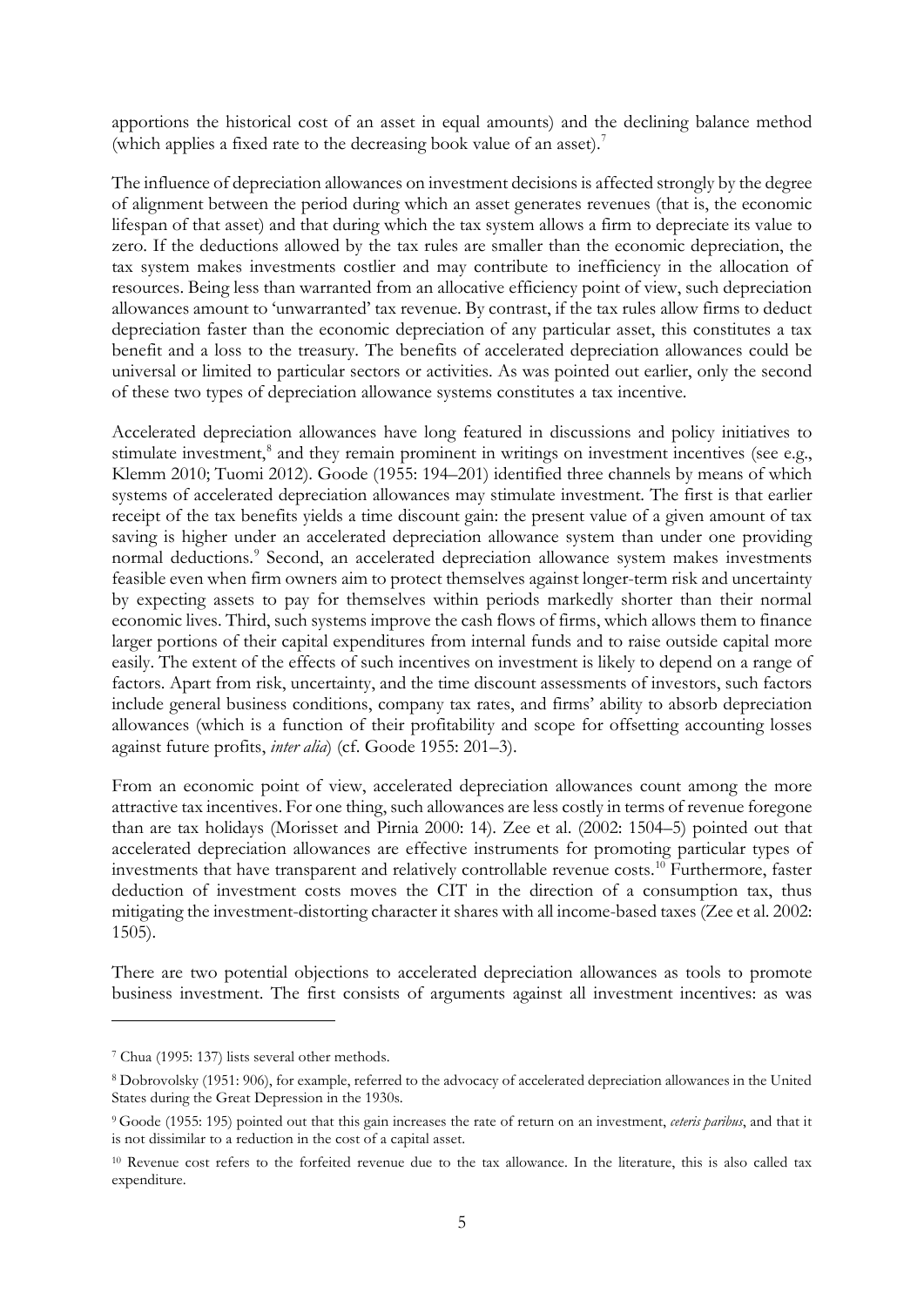pointed out earlier, such incentives have an uneven record, and may well be inferior to low corporate tax rates and general investor-friendly regulatory environments (Klemm 2010: 316, 317).[11](#page-7-0) While not universally accepted, this argument questions the logic of relying on special incentives, which may have costs of their own, to counteract the investment-suppressing effects of poor regulatory environments and other distortive policies. The second objection does not flow from antagonism to investment incentives per se, but from the belief that other mechanisms are more efficacious instruments for stimulating investment than accelerated depreciation allowances are. For example, an argument of this nature might emphasize the administrative simplicity of tax holidays and their neutrality with regard to the relative factor intensities of investment projects (cf. Zee et al. 2002: 1503). To be sure, such arguments can be countered by highlighting the disadvantages of alternatives to depreciation allowances.<sup>[12](#page-7-1)</sup>

All attempts to calculate METRs are data-intensive processes; furthermore, it is very difficult to isolate the effects of accelerated depreciation allowances on investment from those of other elements of tax incentive packages and economic conditions more generally (Zee et al. 2002: 1503). These factors explain the dearth of empirical analyses that focus specifically on accelerated depreciation allowances, especially for developing countries. Nonetheless, a number of studies have investigated the effects of the accelerated depreciation programme adopted in the United States after September 2001 (see e.g., House and Shapiro 2008; Hulse and Livingstone 2010). The results of these studies have varied. Wielhouwer and Wiersma (2017: 603–4) listed possible explanations for the limited success of such programmes, including the reality that they are often introduced in times when firms have low profits and lack the cash flows required to benefit from the incentives. Their own analysis for the Netherlands suggested that discretionary systems―which allow firms to accelerate or postpone depreciation―may be more effective than systems that only allow accelerated depreciation (Wielhouwer and Wiersma 2017). In a recent analysis of the bonus depreciation programme in eastern Germany, Eichfelder and Schneider (2018) found that the scheme significantly boosted large manufacturing firms' investment in structures, but not in equipment. It also had timing effects, in that investment shifted to years in which more generous depreciation allowances were available.

Chai and Goyal (2008) analysed the use of tax concessions in six member countries of the Eastern Caribbean Currency Union. In addition to estimating the tax revenue costs of the extant incentives (import-related tax exemptions and CIT holidays), they undertook simulations of the possible effects of alternative measures. These included a standard depreciation scheme within a tax holiday regime and an accelerated depreciation scheme with a loss carry-forward. Both cases assumed an initial investment of US\$30 over a three-year period, a 30 per cent tax rate, and a 10 per cent discount rate. The accelerated depreciation scheme yielded higher net profits in present value terms.

#### **2.3 South Africa**

Recent general reviews of tax incentives to encourage investment (Amra and Ellse 2016; Calitz et al. 2013; Department of Planning, Monitoring, and Evaluation 2018) all highlight the considerable scope of such incentives in South Africa and the dearth of evidence regarding their effectiveness. The list of tax incentives in Calitz et al. (2013: 11–13, 17–19) includes accelerated depreciation schemes. The Department of Planning, Monitoring, and Evaluation (2018) distinguishes between

<span id="page-7-0"></span><sup>11</sup> This argument is often linked to debates about the efficacy of selective industrial policies based on the belief that governments can 'pick winners'. Pack and Saggi (2006) surveyed this debate.

<span id="page-7-1"></span><sup>&</sup>lt;sup>12</sup> In the case of tax holidays, these include strong incentives for tax avoidance, ample scope for investors to extend the duration of the tax break, and the non-transparency of revenue losses (Zee et al. 2002: 1503–4).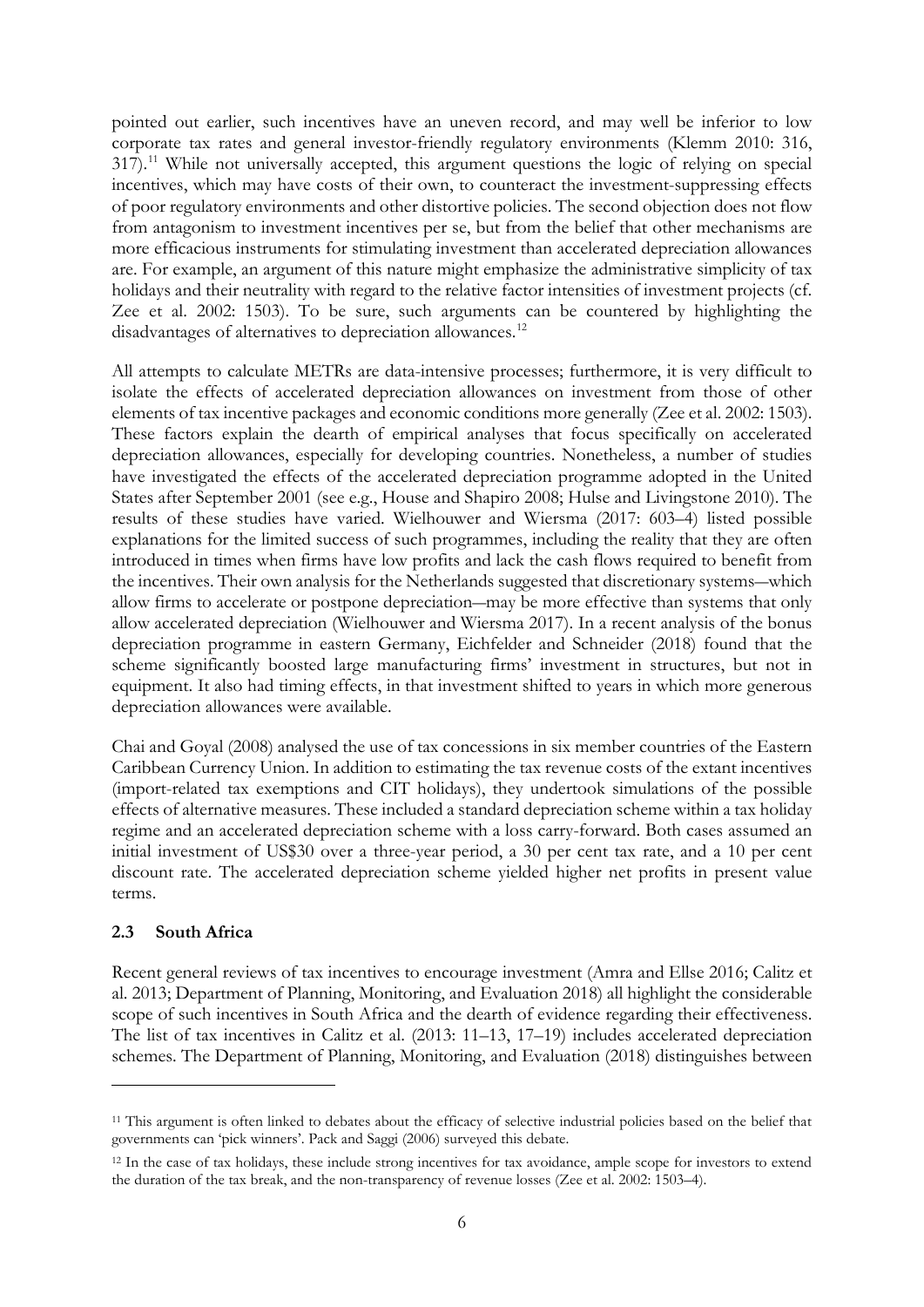direct business incentives (mainly subsidies and grants), indirect (tax) incentives, other business incentives (mainly information services), and the various Sectoral Education and Training Authority grant programmes. It notes that accelerated depreciation allowances are the most prominent indirect business incentives in South Africa. Neither paper analyses these allowances in more detail, however.

Researchers from the School of Public Policy at the University of Calgary have calculated METRs for the years 2005 to 2017 for South Africa and 91 other countries (cf. Bazel et al. 2018).<sup>[13](#page-8-0)</sup> According to their calculations, the overall METR decreased in South Africa from 15.6 per cent in 2005 to 14.2 per cent in 2008, and then remained at that level until 2017 (Bazel et al. 2018: 36). In 2017, the METRs for manufacturing and services industries were 15.6 per cent and 14.0 per cent respectively (Bazel et al. 2018: 34). The overall METR for South Africa was well below the unweighted average for this sample of countries (21.6 per cent), and was also lower than the median (57 countries had higher values than South Africa, while 34 had lower values). The reality that South Africa's standard CIT rate of 28 per cent was higher than the unweighted sample average (24.7 per cent) suggests that tax incentives possibly have a significant impact on the country's METR.

Two reports by the World Bank (2015, 2016) confirmed that tax incentives markedly reduced the tax burden on South African firms and hence corporate investment. Accelerated depreciation allowances were the main reasons why the METRs were so much lower than the statutory CIT rates (World Bank 2015: 21). While the calculated METRs varied considerably across sectors (World Bank 2015: 9), the World Bank (2016: 6) stated that the METRs for mining and manufacturing implied 'very generous' incentives. In addition, it argued:

Further work is needed to determine whether the corporate tax code and system of accelerated depreciation and investment allowances may be (i) encouraging greater capital investment at the expense of labour, (ii) favouring some sectors at the expense of others who offer greater growth and job potential, and  $(iii)$  [...] generating their intended benefits relative to their cost. (World Bank 2015: 9)

Unsurprisingly, the tax incentive effects of accelerated depreciation provisions also varied across sectors. According to the World Bank (2015: 28), the tax depreciation provisions for the manufacturing, coal mining, forestry and fishing, and construction sectors were more generous than the economic values. By contrast, the tax depreciation provisions for the financial and business sector were neutral in terms of their incentive effects, while those for tourism, transport, storage, and communication, and electricity, gas, and water were less generous than the economic levels.

#### **3 Depreciation allowances in South Africa**

General depreciation allowances are complemented by a number of accelerated depreciation allowances in South Africa, as summarized in Table 1. Although this paper deals primarily with depreciation allowances, we add information on investment allowances, as they often occur as close alternatives or as complementary incentives.

<span id="page-8-0"></span><sup>13</sup> For a brief summary of the calculation method, see Bazel et al. (2018: 4). The following variables were taken into account: effective CIT rates, inflation rates, depreciation allowances, the method of inventory accounting, and average tax rates on assets, sales of capital inputs, capital transfers, and financial transfers.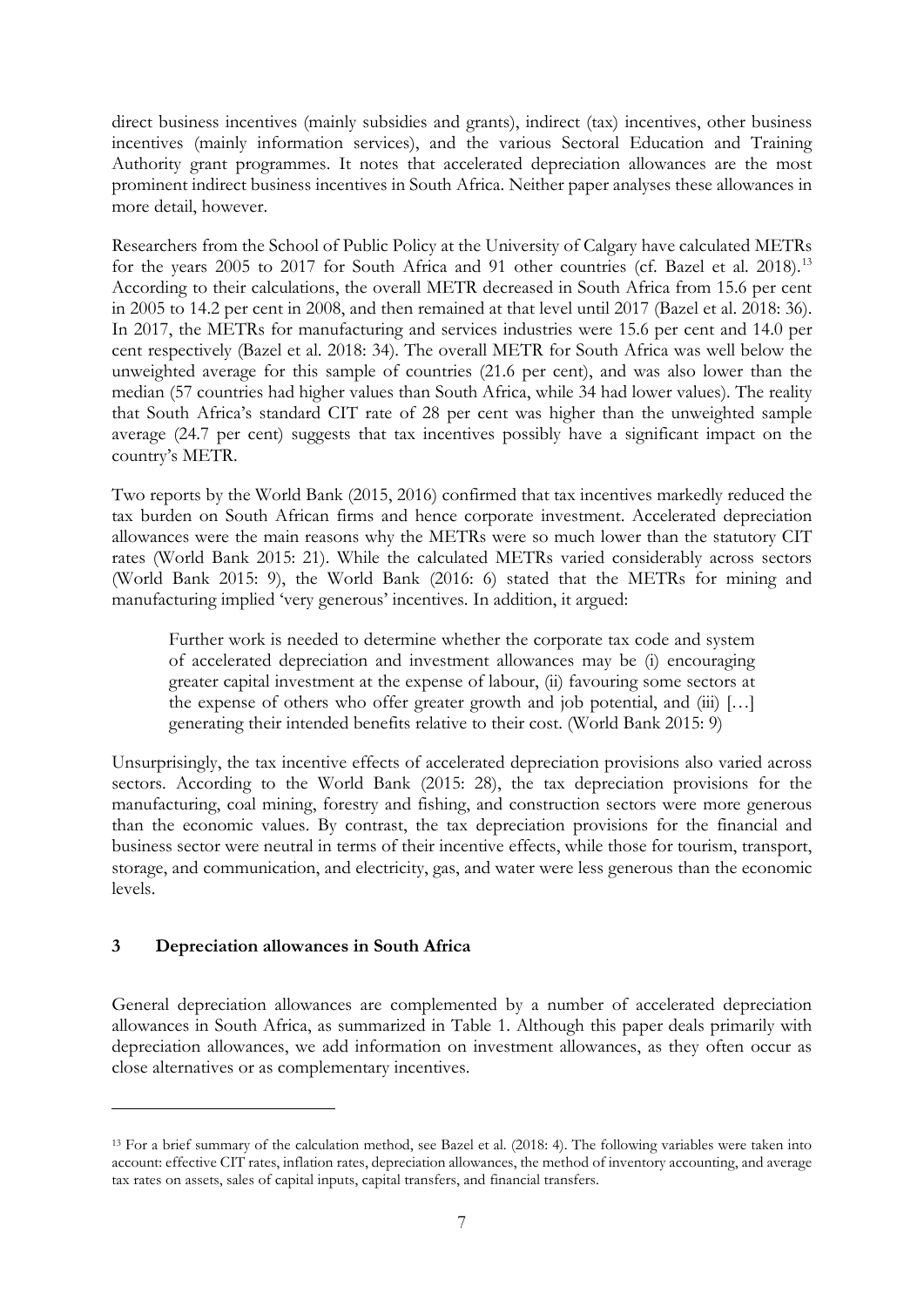Table 1: Accelerated depreciation allowances and investment allowances for companies under the South African Income Tax Act

| <b>Provision</b><br>(section in<br>Act) | Asset                                                          | Useful life/rate                                                                                                                                                                                                                                                                                                                                                                                                                                                                                                                                                                                                                                                                                                                                                                            |  |  |  |  |  |  |  |
|-----------------------------------------|----------------------------------------------------------------|---------------------------------------------------------------------------------------------------------------------------------------------------------------------------------------------------------------------------------------------------------------------------------------------------------------------------------------------------------------------------------------------------------------------------------------------------------------------------------------------------------------------------------------------------------------------------------------------------------------------------------------------------------------------------------------------------------------------------------------------------------------------------------------------|--|--|--|--|--|--|--|
|                                         | Accelerated depreciation allowances                            |                                                                                                                                                                                                                                                                                                                                                                                                                                                                                                                                                                                                                                                                                                                                                                                             |  |  |  |  |  |  |  |
| 12B                                     | Renewable energy assets                                        | 50%, year 1; 30%, year 2; 20%, year 3<br>٠                                                                                                                                                                                                                                                                                                                                                                                                                                                                                                                                                                                                                                                                                                                                                  |  |  |  |  |  |  |  |
| 12C                                     | Manufacturing assets                                           | 20% for 5 years (used assets)<br>٠<br>40%; 20%; 20%; 20% (new and unused)<br>٠                                                                                                                                                                                                                                                                                                                                                                                                                                                                                                                                                                                                                                                                                                              |  |  |  |  |  |  |  |
| 12D                                     | Pipelines, transmission<br>lines, and railway lines            | 10% per annum for pipelines used for the transportation of<br>٠<br>natural oil<br>5% annually for all affected assets<br>٠<br>6.67% per annum for lines and cables used for the<br>$\blacksquare$<br>transmission of electronic communication from 1 April 2015                                                                                                                                                                                                                                                                                                                                                                                                                                                                                                                             |  |  |  |  |  |  |  |
| 12DA                                    | Rolling stock                                                  | 20% per annum for 5 years<br>٠                                                                                                                                                                                                                                                                                                                                                                                                                                                                                                                                                                                                                                                                                                                                                              |  |  |  |  |  |  |  |
| 12E                                     | Small business corporations                                    | 100% (manufacturing assets)<br>л<br>50%; 30%; 20% (non-manufacturing assets)<br>٠<br>equal instalments over the remaining years (moving<br>٠<br>expenses)                                                                                                                                                                                                                                                                                                                                                                                                                                                                                                                                                                                                                                   |  |  |  |  |  |  |  |
| 12F                                     | Airport and port assets                                        | 5% per annum on cost<br>٠                                                                                                                                                                                                                                                                                                                                                                                                                                                                                                                                                                                                                                                                                                                                                                   |  |  |  |  |  |  |  |
| 13(1)                                   | Buildings and improvements<br>in a process of<br>manufacturing | Erection of the building or qualifying improvements commenced:<br>on or after 14 March 1961 but before 1 January 1989 - 2%<br>٠<br>per annum<br>on or after 1 January 1989 but before 1 July 1996 (including<br>٠<br>improvements) - 5% per annum<br>on or after 1 July 1996 but before 30 September 1999<br>٠<br>(including improvements) - 10% per annum<br>on or after 1 October 1999 (including improvements) – 5 %<br>٠<br>per annum                                                                                                                                                                                                                                                                                                                                                   |  |  |  |  |  |  |  |
| 13bis                                   | Buildings used by hotel<br>keepers                             | Erection of the building or qualifying improvements commenced:<br>post 1 July 1965 - 2% per annum<br>٠<br>post 4 June 1988 - 5% per annum<br>٠<br>post 4 June 2004 - 10% per annum<br>٠                                                                                                                                                                                                                                                                                                                                                                                                                                                                                                                                                                                                     |  |  |  |  |  |  |  |
| 13ter                                   | Residential buildings                                          | 2% residential building annual allowance<br>٠<br>Add an additional 10% initial building allowance (applicable<br>٠<br>for buildings erected on or after 1 April 1982 and before 21<br>October 2008)                                                                                                                                                                                                                                                                                                                                                                                                                                                                                                                                                                                         |  |  |  |  |  |  |  |
| 13quat                                  | Urban development zones                                        | 20% in year brought into use and 8% thereafter for 10 years<br>٠<br>(erection of a new building, or extension of or addition to any<br>building)<br>20% in year brought into use and 20% thereafter for 4 years<br>(improvements to an existing building or part of a building)<br>25% in year brought into use, 13% for 5 years, and 10% in<br>٠<br>the 7 <sup>th</sup> year (erection of a new building or extension of or<br>addition to any building related to a low-cost residential unit)<br>25% in the year brought into use and 25% thereafter for 3<br>٠<br>years (improvements to an existing building or part of a<br>building, related to a low-cost residential unit)<br>55% and 30% (where the taxpayer purchased a building or<br>٠<br>part of a building from a developer) |  |  |  |  |  |  |  |
| 13quin                                  | Commercial buildings                                           | 5% per annum on the cost of the building or improvement.<br>55% of the acquisition price of the part acquired and 30% of<br>the acquisition price if an improvement part is acquired (part-<br>acquisitions)                                                                                                                                                                                                                                                                                                                                                                                                                                                                                                                                                                                |  |  |  |  |  |  |  |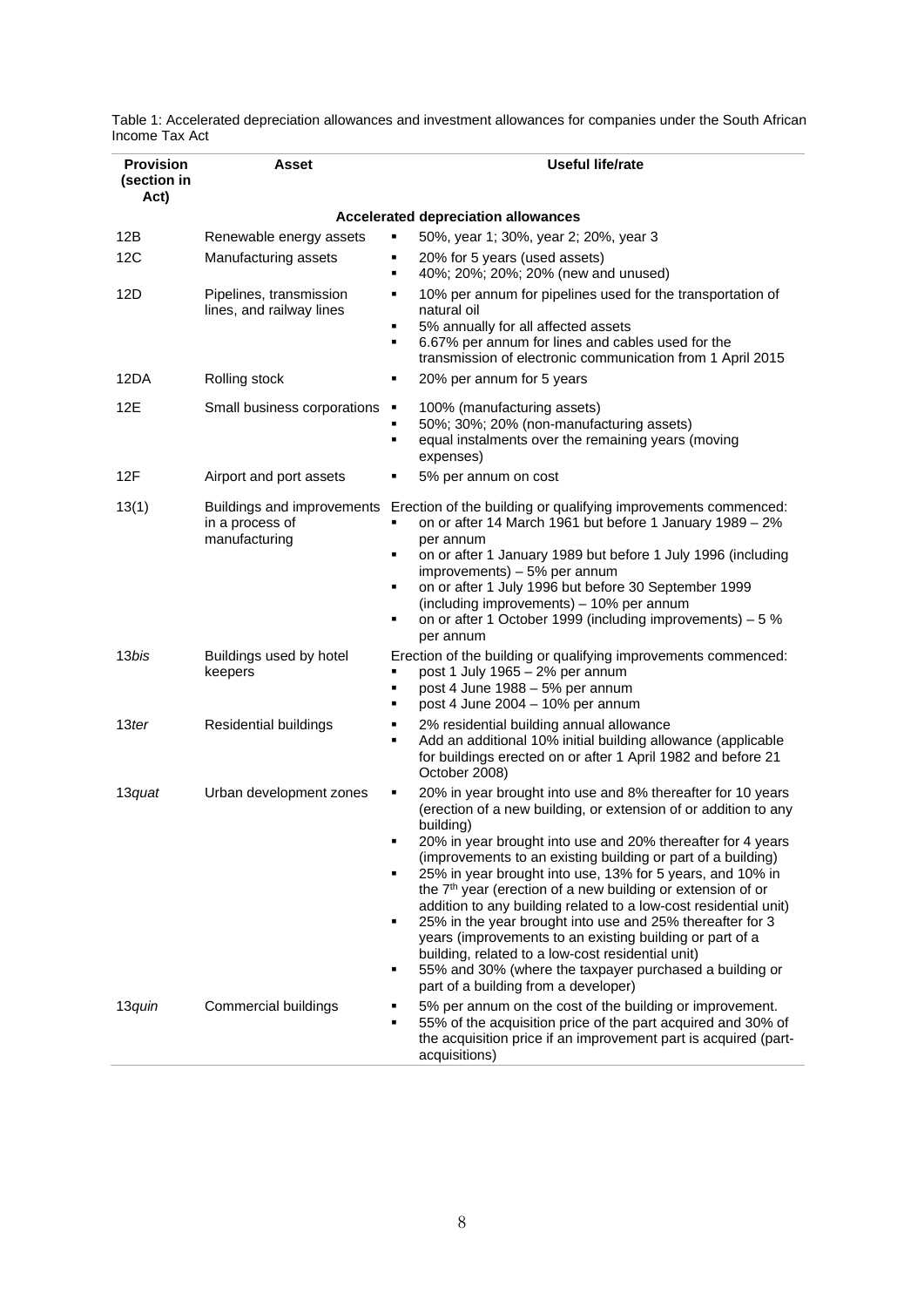| <b>INVESUMENT ANOWANCES</b> |                                                                                                                                                                                                                           |                                                                                                                                                                                                                                                                                                                                                                                                                                                                                                                                                                                                            |  |  |  |  |  |  |
|-----------------------------|---------------------------------------------------------------------------------------------------------------------------------------------------------------------------------------------------------------------------|------------------------------------------------------------------------------------------------------------------------------------------------------------------------------------------------------------------------------------------------------------------------------------------------------------------------------------------------------------------------------------------------------------------------------------------------------------------------------------------------------------------------------------------------------------------------------------------------------------|--|--|--|--|--|--|
| 121                         | Industrial policy projects<br>(IPP)                                                                                                                                                                                       | ٠<br>55% on cost of new and unused manufacturing used in IPP<br>with preferred status<br>100% on cost of new and unused manufacturing used in IPP<br>٠<br>located in industrial development zone (IDZ)<br>35% on cost of new and unused manufacturing used in IPP<br>٠<br>without preferred status<br>75% on cost of new and unused manufacturing used in IPP<br>٠<br>without preferred status located in IDZ                                                                                                                                                                                              |  |  |  |  |  |  |
| 12S                         | Buildings in special<br>economic zones                                                                                                                                                                                    | 10% per annum on cost of buildings or improvement<br>٠                                                                                                                                                                                                                                                                                                                                                                                                                                                                                                                                                     |  |  |  |  |  |  |
| 12U                         | Additional deduction for<br>roads and fences in respect<br>of the production of<br>renewable energy                                                                                                                       | Provides for a deduction for expenditure incurred in respect<br>٠<br>of the construction of a road or a fence (including foundation<br>and/or supporting structure). The deduction is available<br>where it is expenditure incurred for the purpose of trade of a<br>person generating electricity which exceeds 5 megawatts<br>from wind power, solar energy, hydropower (not more than<br>30 megawatts), biomass comprising organic wastes, landfill<br>gas or plant material, or improvements to the above.                                                                                             |  |  |  |  |  |  |
| 13sex                       | <b>Residential units</b>                                                                                                                                                                                                  | 5% per annum on the cost of any new and unused residential<br>٠<br>units, and additional 5% if it is a low-cost residential unit                                                                                                                                                                                                                                                                                                                                                                                                                                                                           |  |  |  |  |  |  |
| 15 and 36                   | Mining capital allowances:<br>companies involved in<br>mining are allowed a<br>deduction for 'capital<br>expenditure' (as defined)<br>incurred, but it may not<br>result in an assessed loss.<br>Balance carried forward. | Exploration - 100% deduction limited to mining income<br>٠<br>Capital expenditure - 100% allowance limited to mining<br>٠<br>income<br>Additional 10% for 'post-1973 gold mine' or 12% for 'post-<br>٠<br>1990 gold mine'                                                                                                                                                                                                                                                                                                                                                                                  |  |  |  |  |  |  |
| 26B and $10th$<br>Schedule  | Fiscal stability agreements:<br>specific provisions for oil<br>and gas companies                                                                                                                                          | Oil and gas company may deduct from its oil and gas income:<br>all expenditure and losses actually incurred in respect of<br>$\bullet$<br>exploration and production (of whatever nature)<br>additional 100% of its expenditure of a capital nature actually<br>$\bullet$<br>incurred in respect of exploration<br>additional 50% of its expenditure of a capital nature actually<br>$\bullet$<br>incurred in respect of production<br>In other words, expenditure of a capital nature qualifies for a<br>double deduction in respect of exploration, and for a 150%<br>deduction in respect of production |  |  |  |  |  |  |

**Investment allowances**

Note: table reflects the position as at the promulgation of the Taxation Laws Amendment Act 2016.

Source: authors' compilation based on data from National Treasury (1994–2018).

Table 1 allows some observations. In addition to the standard tax depreciation allowances that apply to all companies, as defined by asset-specific tax-defined depreciation periods, there are also a number of incentives that apply to different sectors according to the nature of the business, such as manufacturing and mining. There are also a number of special allowances legislated to serve specific goals, such as to develop a particular activity (e.g., urban development) or industry (e.g., the film industry). We also distinguish between depreciation allowances that allow a faster writeoff of assets than the accounting policies or economic lifetime of assets, and investment allowances, which are related to the cost of investment rather than the cost of 'consuming' capital (which is similar to depreciation). Furthermore, both medium-sized/large companies and smaller companies have access to specific additional tax allowances. The activities/sectors that receive accelerated depreciation allowances are agriculture, mining, the film industry, the hotel sector, rolling stock, airports and port assets, urban development zones, small business corporations, special economic zones, and roads and fences in respect of the production of renewable energy. From a sectoral perspective, investment allowances add further incentives to investment in mining, manufacturing, energy, and construction, among others. By definition, activities/sectors that require more capital investment are bound to be the activities/sectors that qualify for tax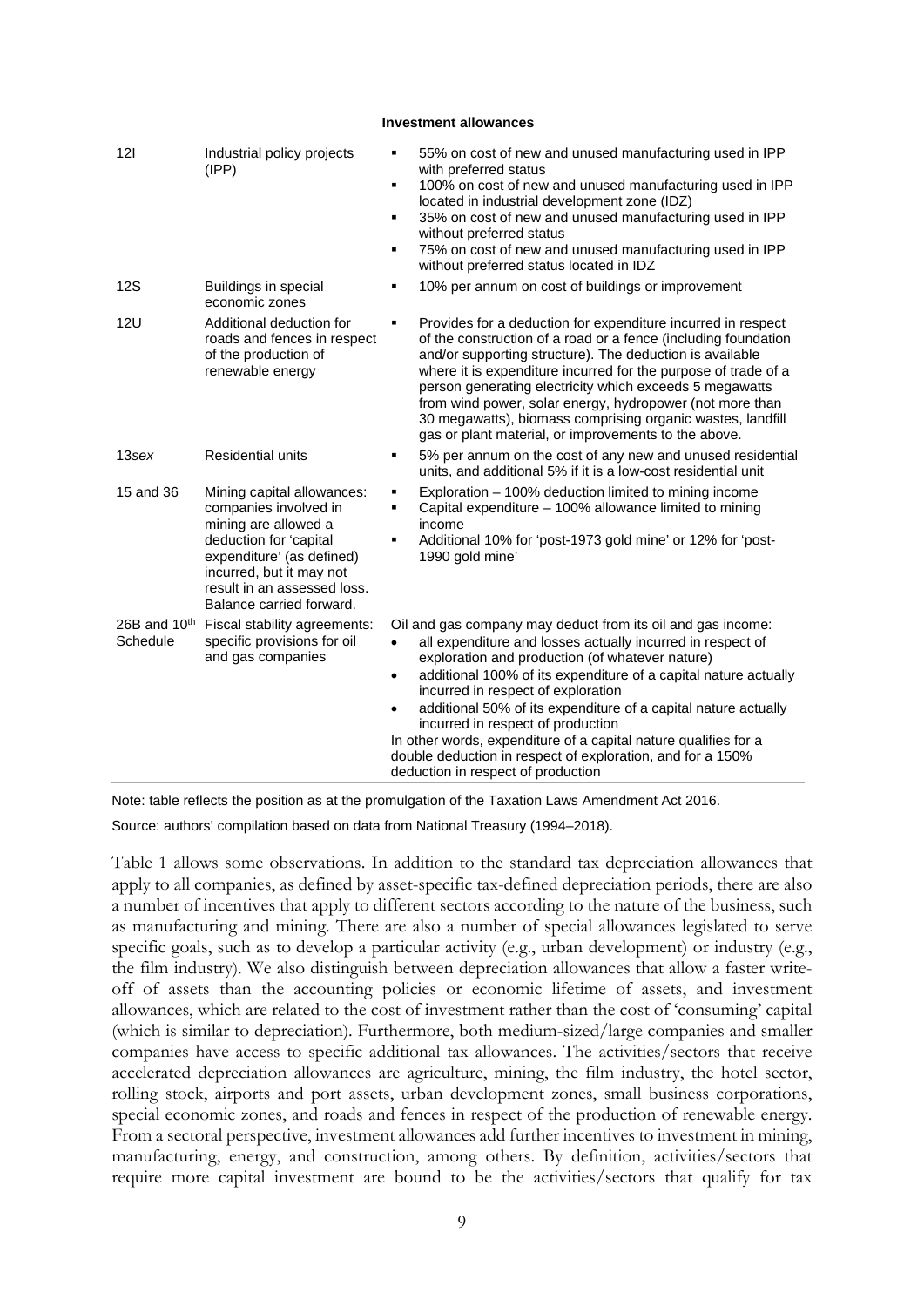depreciation allowances. The extent to which employment is correlated with capital—that is, the structural capital/labour ratio—is decisive for the impact of these allowances on employment creation.

#### **4 Empirical results**

An explanation of the South African Revenue Service (SARS) tax data extraction, cleaning, and management is given in Sithole et al. (2020).

#### **4.1 Depreciation allowance benefits: corporate taxable income distribution**

Figure 3: Cumulative share of tax liabilities (per cent) and taxpayers (per cent) and with positive taxable incomes (by group, ZAR values), 2018



Source: SARS (2019).

Figure 3 shows the cumulative share of taxpayers and tax liabilities with positive taxable incomes in 2018. The bottom 99 per cent of companies with positive taxable incomes accounted for 39 per cent of taxable corporate income. The taxable incomes of these companies ranged up to 50 million ZAR. [14](#page-11-0) The top one per cent (that is, companies with taxable incomes in excess of 50 million ZAR) accounted for the remaining 61 per cent. Companies with taxable incomes above 200 million ZAR contributed 47 per cent of CIT.

#### **4.2 Tax benefits from depreciation and investment allowances**

Table 2, which contains corporate income assessed data for the period 2014 to 2017, presents overarching perspectives on the benefits that companies derive from depreciation allowances.

<span id="page-11-0"></span><sup>14</sup> The amount on the vertical axis in Figure 1 (37.5 million ZAR) is the mid-point of an interval with a maximum amount of 50 million ZAR.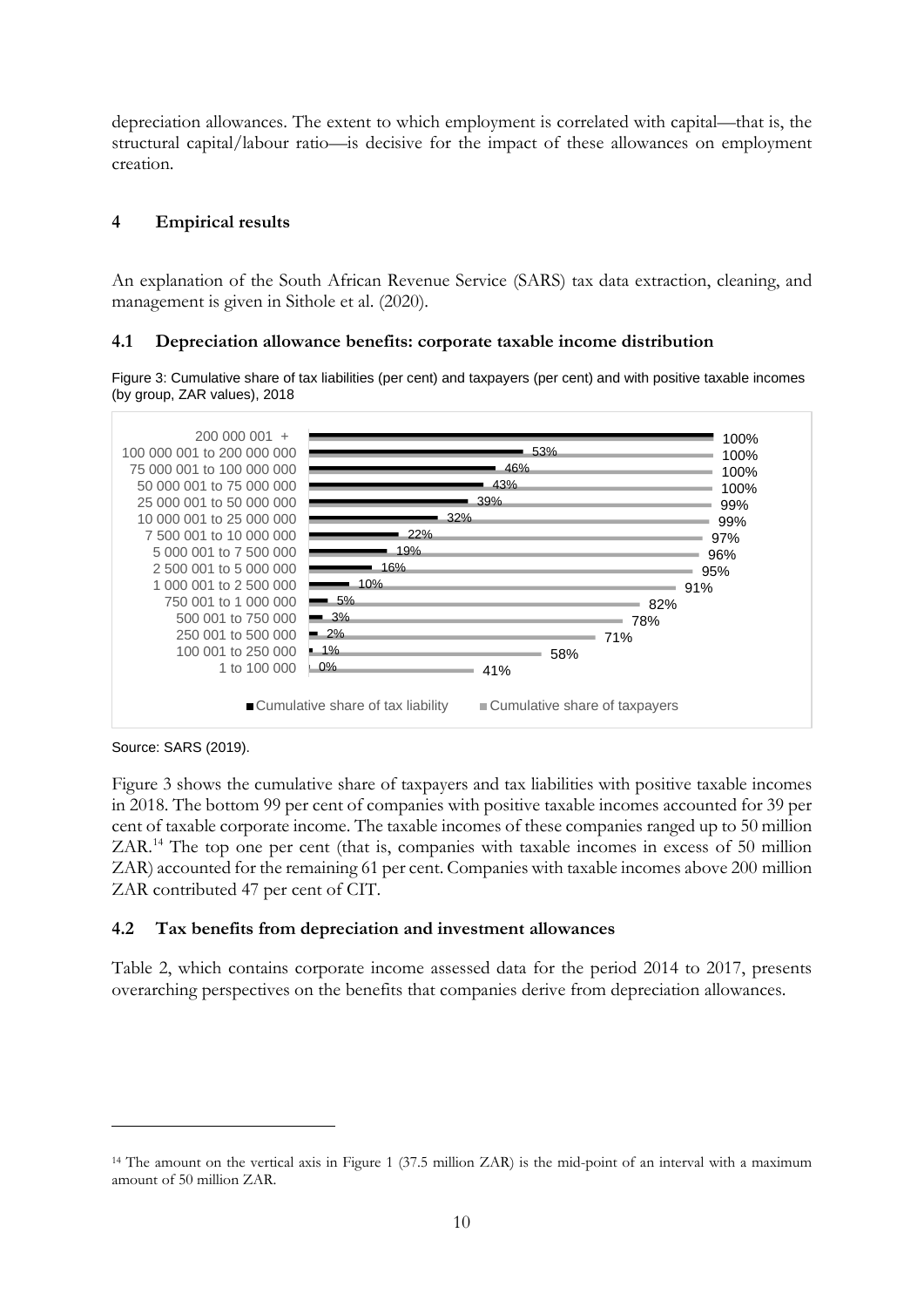| Table 2: Corporate benefits from tax depreciation and investment allowances, 2014–17 (million ZAR, current year prices) |  |  |  |  |
|-------------------------------------------------------------------------------------------------------------------------|--|--|--|--|
|-------------------------------------------------------------------------------------------------------------------------|--|--|--|--|

| <b>Financial item</b>                                                                                                                            | 2014      | 2015      | 2016      | 2017      | <b>Total</b><br>$2014 - 17$ | Average<br>$2014 - 17$ |
|--------------------------------------------------------------------------------------------------------------------------------------------------|-----------|-----------|-----------|-----------|-----------------------------|------------------------|
| Net accounting profit (all enterprises)<br>(1)                                                                                                   | 1,534,431 | 1,771,525 | 2,124,515 | 1,970,348 | 7,400,819                   | 1,850,205              |
| Net accounting loss (all enterprises)<br>(2)                                                                                                     | 290.515   | 694.017   | 341.798   | 532.875   | 1,859,205                   | 464,801                |
| Taxable income before assessed losses (all enterprises)<br>(3)                                                                                   | 636,757   | 659,535   | 718,062   | 738,932   | 2,753,287                   | 688,322                |
|                                                                                                                                                  |           |           |           |           |                             |                        |
| Taxable loss (all enterprises)<br>(4)                                                                                                            | 189,504   | 419,136   | 222,781   | 214,081   | 1,045,501                   | 261,375                |
| Accounting depreciation (all enterprises)<br>(5)                                                                                                 | 205,543   | 232,747   | 235,228   | 247,922   | 921,440                     | 230,360                |
| Tax depreciation allowed (all enterprises)<br>(6)                                                                                                | 500,077   | 575,254   | 564,856   | 532,966   | 2,173,015                   | 543,288                |
| Investment allowances (all enterprises)<br>(7)                                                                                                   | 3,820     | 3,537     | 4,332     | 4,692     | 16,382                      | 4,095                  |
| Tax depreciation allowed in excess of accounting depreciation (all<br>(8)<br>enterprises)                                                        | 294,534   | 342,507   | 329,628   | 285,044   | 1,251,713                   | 312,928                |
| Tax benefit due to depreciation allowances (enterprises with<br>(9)<br>taxable income>0 <sup>*</sup> ) (at average rate of taxable income group) | 42,277    | 67,968    | 34,534    | 27,217    | 171,997                     | 42,999                 |
| (10) Tax benefit due to investment allowances (enterprises with taxable<br>income>0*) (at average rate of taxable income group)                  | 657       | 627       | 618       | 521       | 2,423                       | 606                    |
| (11) Total tax expenditure (enterprises with taxable income>0*) (at<br>average rate of taxable income group) $(8+9)$                             | 42,934    | 68,596    | 35,152    | 27,738    | 174,419                     | 43,605                 |

Note: \*average tax rates could only be calculated for enterprises with positive taxable income.

Source: authors' calculations based on anonymized computation data from SARS (2019).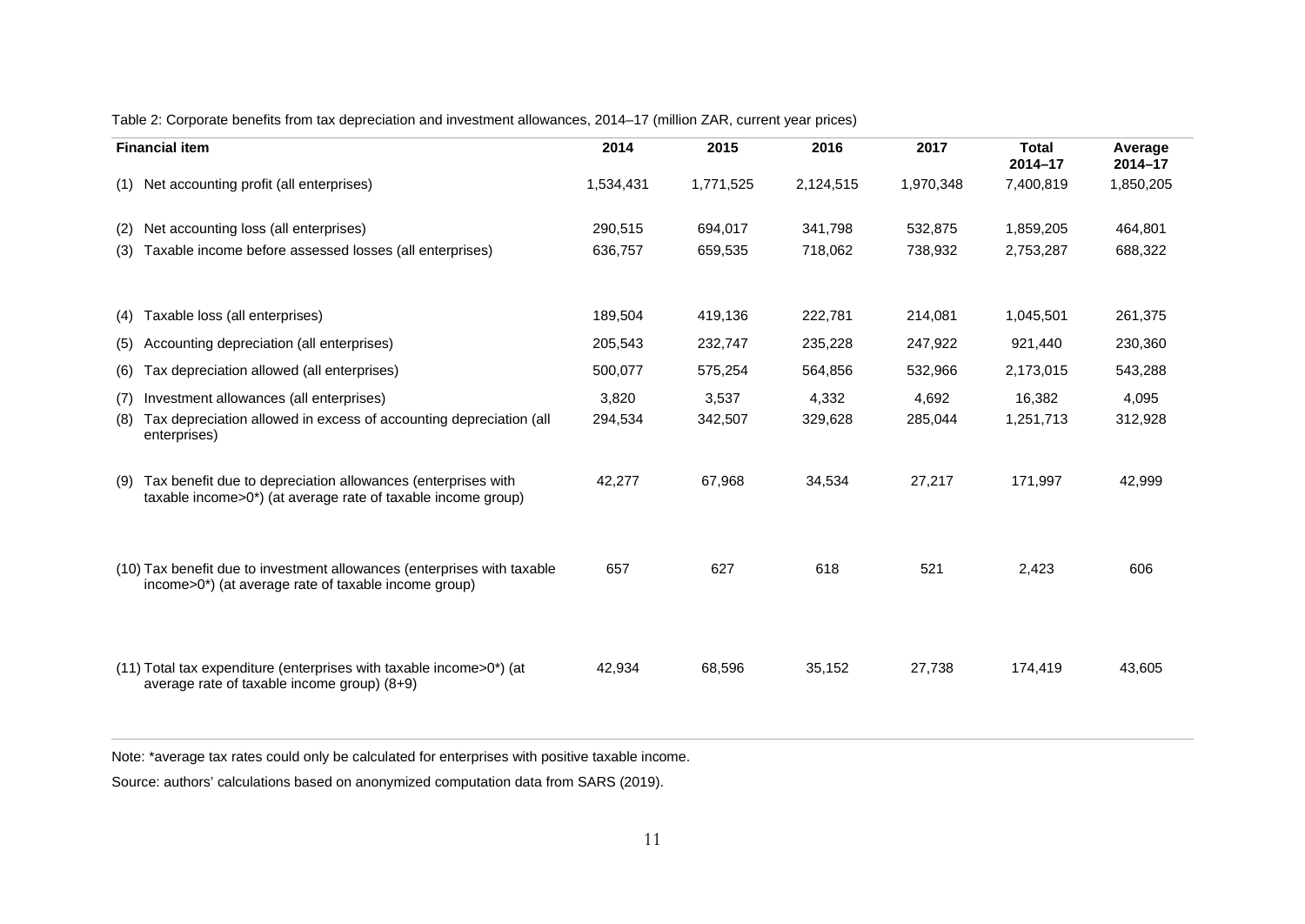Based on the accounting records of approximately 410,000 companies, accounting profits totalled 7.4 trillion<sup>[15](#page-13-0)</sup> ZAR over this period, with average annual profits of 1.85 trillion ZAR per year (line 1). Accounting losses totalled 1.86 trillion ZAR or 464.8 billion ZAR on average per annum (line 2). Corporate profits after the tax policy debit and credit adjustments to accounting profits and losses over the four years amounted to 2.8 trillion ZAR, with average annual profits at 688.3 billion ZAR (line 3). Companies with taxable income above 100 million ZAR generated 56.41 per cent of the total profits after policy adjustments.<sup>[16](#page-13-1)</sup>

Companies with taxable income above 100 million ZAR generated more than 60 per cent of the total taxable income and tax payable. Companies with taxable income between 10 million ZAR and 100 million ZAR contributed 35 per cent, and the remainder was paid by companies with taxable income of less than 10 million ZAR. [17](#page-13-2) Losses by loss-making companies after debit and credit adjustments totalled more than 1 trillion ZAR or 261.4 billion ZAR per annum on average (line 4). Companies in a non-taxable income position accounted for close to 99 per cent of the assessed tax losses after adjustments for tax depreciation and investment allowances. Assessed losses brought forward from previous years totalled 2.5 trillion ZAR over the period 2014 to 2017 at an average annual amount of 636.5 billion ZAR. Close to 97 per cent of these losses were carried over by companies in a taxable loss. Taxable income after utilizing current year and previous year's losses totalled 2.6 trillion ZAR at an average amount of 872.3 billion ZAR per annum. The chances to recoup losses from prospective future taxable income must have been on the low side, except of course in respect of new undertakings with a generally accepted longer lag between investment and the generation of profits.

Depreciation deducted as an expense in the accounting records of companies totalled 921.4 billion ZAR for the period 2014 to 2017 at an average annual amount of 230.4 billion ZAR (line 5). The share of accounting depreciation deducted by companies with taxable income above 100 million ZAR per annum was 43 per cent, and for companies in a taxable loss the percentage was 40 per cent. In contrast, tax depreciation totalled 2.2 trillion ZAR at an average annual amount of 434.6 billion ZAR (line 6). Close to 50 per cent of the tax depreciation was claimed as a debit adjustment by companies in a taxable loss, and 35 per cent by companies with a taxable income above 100 million ZAR. These allowances consisted of general, across-the-board depreciation that applied to all companies and varied according to the type of asset and lifespan allowed for under CIT law, as well as special (accelerated) tax depreciation allowances as listed in Table 1.

The difference between accounting depreciation and tax depreciation totalled 1,251.6 billion ZAR over the period 2014 to 2017, with an average annual difference of 312.9 billion ZAR (line 8). The tax expenditure cost of this difference at the average tax rates that applied to the different taxable income groups<sup>[18](#page-13-3)</sup> was 172.0 billion ZAR or 43.0 billion ZAR per annum on average (line 9).

The tax data set contains data on investment allowances too. These allowances totalled 16.4 billion ZAR for the period 2014 to 2017, or close to an average of 4.1 billion ZAR per annum (Table 2, line 7). For the period 2014 to 2017, the tax expenditure cost at the corporate marginal tax rate of

<span id="page-13-0"></span><sup>&</sup>lt;sup>15</sup> In this section, one million=1,000,000 or 10<sup>6</sup>; one billion=1,000,000,000 or 10<sup>9</sup>; one trillion=1,000,000,000,000 or 1012.

<span id="page-13-1"></span><sup>16</sup> This ratio was calculated from SARS's computational data.

<span id="page-13-2"></span><sup>&</sup>lt;sup>17</sup> These ratios were calculated from SARS's computational data.

<span id="page-13-3"></span><sup>18</sup> The average rate was calculated as the ratio between the assessment tax payable and the assessment taxable income For the income group above zero and up to one million ZAR, the rate for the period 2014 to 2017 was calculated as 21.3 per cent; for the group above one million ZAR and up to 100 million ZAR the rate was 28.8 per cent; for the group above 100 million ZAR it was 28.0 per cent.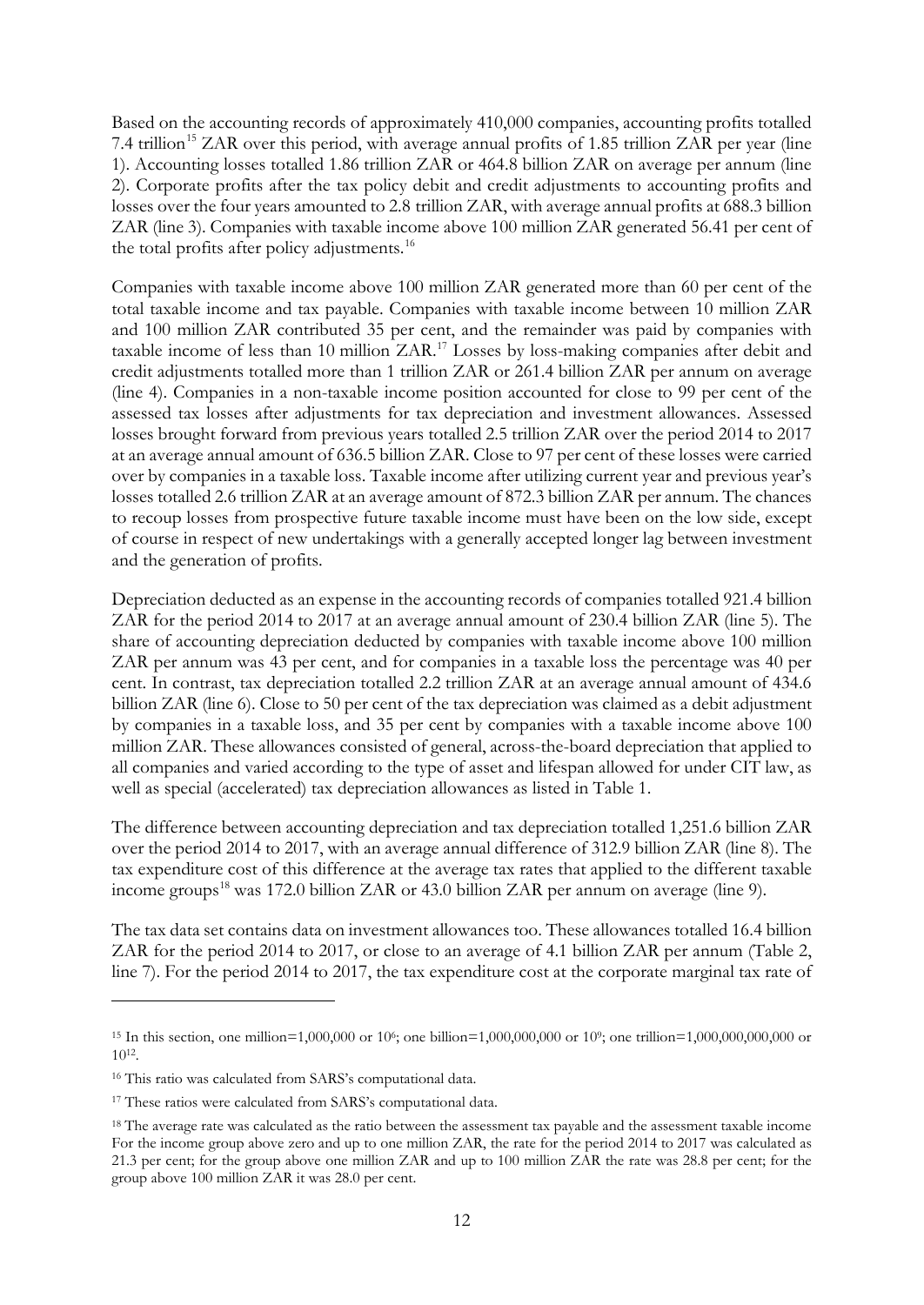28 per cent was 4.6 billion ZAR or 1.1 billion ZAR on average per annum.<sup>[19](#page-14-0)</sup> The manufacturing sector was the most significant sector accessing investment allowances, with a share of more than 60 per cent.

It is estimated that the average tax liability of companies in a taxable income position for the period 2014 to 2017 was 34.7 billion ZAR per annum less, due to the difference between tax depreciation and accounting depreciation. The average percentage difference in tax liabilities of companies with taxable income above 100 million ZAR per annum was 17.8; for companies with taxable income between 10 million ZAR and 100 million ZAR the difference was 13 per cent; for companies with taxable income less than 10 million ZAR the difference was 11.6 per cent.

The total tax expenditure cost for the treasury in respect of tax depreciation and investment allowances was 174.4 billion ZAR or 43.6 billion ZAR on average per annum for the period under review (Table 2, line 11). This is equal to three per cent of the imputed CIT before accounting for assessed losses carried forward.

We next present the sectoral distribution pertaining to tax depreciation and investment allowances (Table 3—see also the amounts in Table 2). The identified sectors reflect the self-selection options provided by SARS to companies when they submit their tax returns. Hence, they are not the same as the standard industrial classification sectors used in national account statistics. In this regard, a reconciliation exercise is still underway at SARS. The last row also shows a relatively large category of 'other'.

Close to 80 per cent or 145 billion ZAR of total accounting depreciation was deducted by five sectors, and these were the capital-intensive sectors, namely electricity and water, manufacturing, mining, transport, and the finance sector. Due to its broad classification, the latter is the biggest sector in the ITR14 tax returns. Construction is added as an important sector when depreciation according to tax legislation is considered.

The sector with the highest share of profits after the debit and credit adjustments to accounting profits (calculated from figures in column 3) was the financial sector (31 per cent), followed by manufacturing (19 per cent) and wholesale and retail trade (15 per cent). The shares of these sectors in taxable income and tax liability (when calculated from columns 2 and 4) remained similar after the utilization of assessed losses. This implies that proportionally the use of carried-over losses was similar between non-capital-intensive and capital-intensive sectors. The latter are of course also significant contributors to CIT.

The total average tax rate for all sectors over the four years was about 2.5 percentage points below the statutory company tax rate of 28 per cent. This suggests that, in the aggregate, there was scope for an across-the-board reduction in the company tax rate to 25.5 per cent as an alternative for these tax depreciation allowances, that is, including general accounting depreciation. If only accelerated allowances were to be eliminated, there still would be scope to reduce the company tax rate from 28 per cent to below 27 per cent, given that total tax depreciation amounts to about double the accounting depreciation.

<span id="page-14-0"></span><sup>19</sup> Calculated as explained in a previous footnote.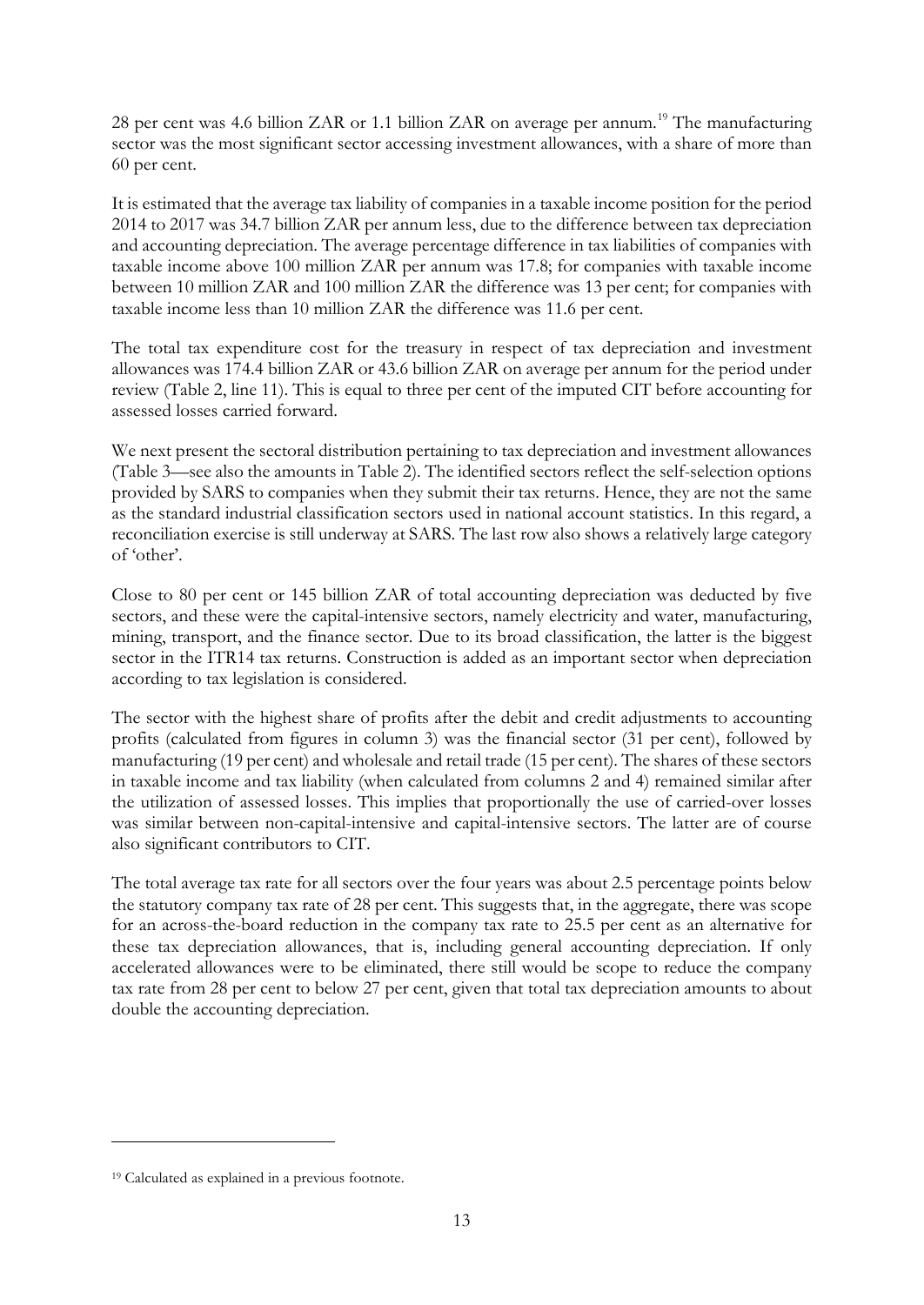| <b>Sector</b>                                   | Accounting<br>profit | Taxable<br>income | <b>Profits after</b><br>adjustments | <b>Tax liability</b> | <b>Accounting</b><br>depreciation | Tax<br>depreciation | <b>Reduction in</b><br>tax liability due<br>to tax<br>depreciation | <b>Investment</b><br>allowances |
|-------------------------------------------------|----------------------|-------------------|-------------------------------------|----------------------|-----------------------------------|---------------------|--------------------------------------------------------------------|---------------------------------|
|                                                 | (1)                  | (2)               | (3)                                 | (4)                  | (5)                               | (6)                 | (7)                                                                | (8)                             |
| Agriculture                                     | 26,530               | 20,627            | 14,742                              | 5,926                | 6,127                             | 16,745              | 6,008                                                              | 120                             |
| Community services                              | 77,676               | 57,385            | 37,265                              | 15,874               | 11,258                            | 19,377              | 6,894                                                              | 360                             |
| Construction                                    | 13,020               | 30,847            | 22,000                              | 8,774                | 4,567                             | 46,269              | 16,582                                                             | 13                              |
| Electricity, water<br><b>Financial services</b> | 2,454<br>196,893     | 11,055<br>288,504 | 7,781<br>169,264                    | 1,884<br>80,081      | 16,425<br>21,417                  | 58,139<br>90,338    | 468<br>49,455                                                      | 199<br>252                      |
| Manufacturing                                   | 34,510               | 156,430           | 102,102                             | 43,731               | 31,443                            | 51,704              | 18,090                                                             | 1,981                           |
| Mining                                          | 62,603               | 67,584            | 43,643                              | 18,668               | 37,384                            | 54,938              | 17,515                                                             | 76                              |
| Transport                                       | 18,537               | 100,715           | 63,707                              | 27,696               | 37,891                            | 68,773              | 11,563                                                             | 200                             |
| Wholesale and retail trade                      | 103,793              | 130,341           | 83,956                              | 36,074               | 16,211                            | 25,193              | 9,452                                                              | 73                              |
| Other                                           | 944,148              | 8,783             | 6,197                               | 5,187                | 1,566                             | 3,154               | 0                                                                  | 4                               |
| Total                                           | 1,480,164            | 872,271           | 550,657                             | 243,896              | 184,288                           | 434,631             | 136,027                                                            | 3,276                           |

Table 3: Sectoral data, averages for 2014–17, million ZAR (in values of the particular years)

Source: authors' calculations based on anonymized computation data from SARS (2019).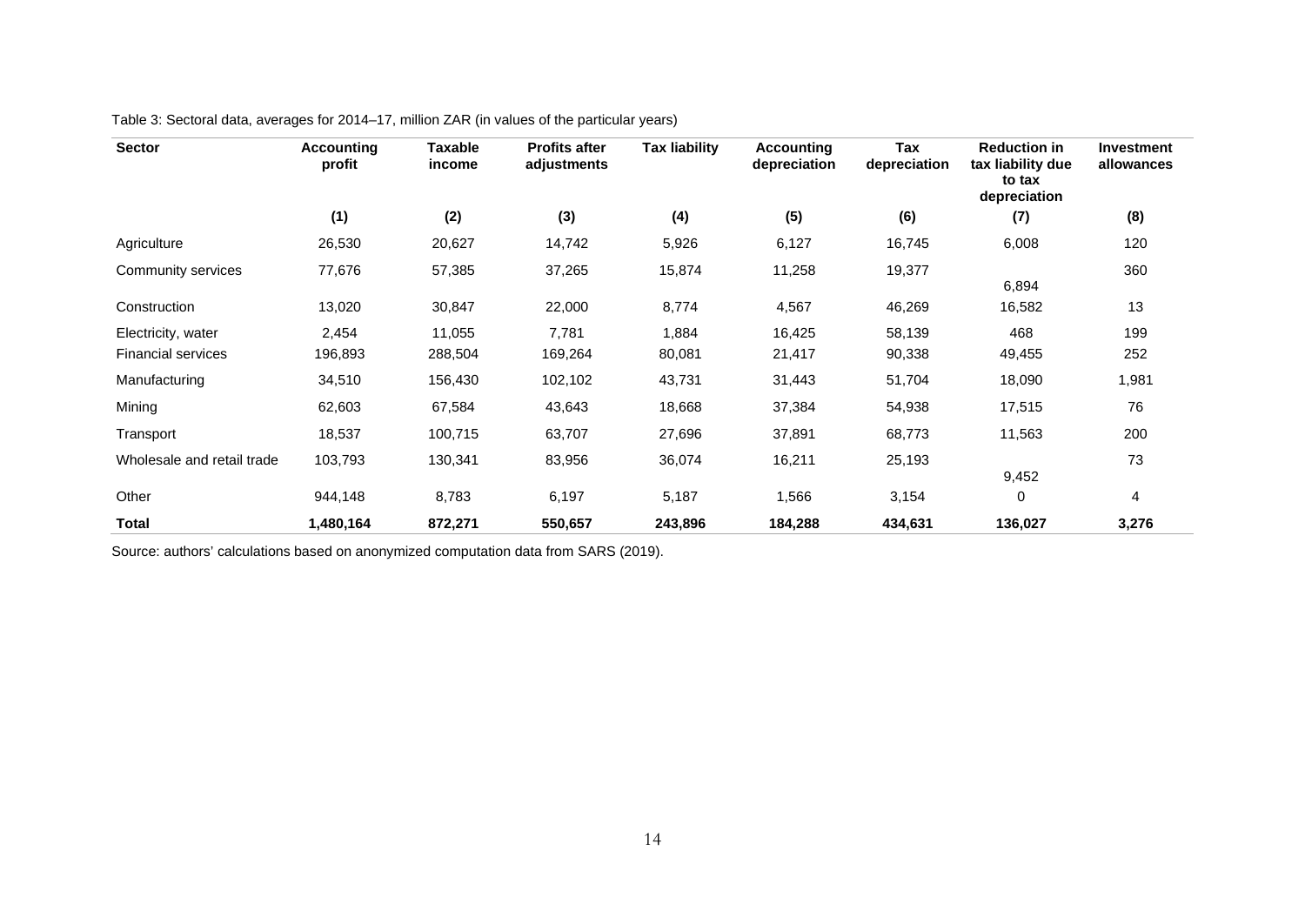Accounting depreciation as a percentage of total fixed assets was equal to 3.5 per cent for companies in a taxable loss, and for companies with a taxable income of more than 100,000 million ZAR per annum the percentage was 8.3. Tax depreciation as a percentage of total fixed assets was 10.2 per cent for companies with a taxable loss, and for companies with taxable income above 100 million ZAR per annum the percentage was 15.7.

#### **4.3 Depreciation allowances and employment**

The impact of tax depreciation allowances on employment is an important issue in view of South Africa's exceptionally high unemployment rate, which was measured at 29.1 per cent in the fourth quarter of 2019. Although this is not the subject of this paper, a few general remarks are in order. What is important is the complementarity between capital and labour given the capital intensity of any particular sector, rather than the capital intensity itself. One way of calculating the intrinsic capital/labour ratio is to divide the accounting depreciation (i.e. 'consumption' of capital) by the employment cost (see column 3 of Table 4), assessing the likely employment to be added before deciding on any such incentives—a requirement strongly emphasized in the literature.

Table 4: Average ratio of (i) depreciation cost (D) to employment cost (E) by sector; (ii) total employment; (iii) ratio: gross capital formation (C) to employment (L), selected sectors, various years

| <b>Sector</b>                     | Period       | $D/E^*$ |                         | <b>Employment numbers (1,000)**</b> |                        | C/E (SARB)<br>ZAR per worker (deflated by<br>urban consumer price index,<br>normalized on 2004) |             |             |
|-----------------------------------|--------------|---------|-------------------------|-------------------------------------|------------------------|-------------------------------------------------------------------------------------------------|-------------|-------------|
|                                   |              |         | <b>Highest</b>          | Lowest                              | $2004 - 18$<br>Average | $2004 - 18$                                                                                     | $2009 - 13$ | $2014 - 18$ |
| Forestry and fishing 2004–18 0.22 |              |         | N/A                     |                                     |                        |                                                                                                 |             |             |
| Mining                            |              |         | 2016-18 0.37 522 (2012) | 444 (2005)<br>455 (2018)            | 484                    | 58,421                                                                                          | 90,516      | 79,716      |
| Manufacturing                     | 2004-18 0.19 |         | 1,451<br>(2004)         | 1,219<br>(2018)                     | 1,316                  | 48,520                                                                                          | 64,906      | 85,820      |
| Electricity                       | 2004-18 0.48 |         |                         |                                     |                        |                                                                                                 |             |             |
| Construction                      |              |         | 2004-18 0.13 737 (2008) | 534 (2004)                          | 651                    | 7,442                                                                                           | 11,256      | 11,587      |
| Trade                             | 2004-18 0.11 |         | 2,215<br>(2018)         | 1,846<br>(2004)                     | 2,060                  | 11,384                                                                                          | 12,373      | 12,877      |
| Transport                         | 2004-18 0.36 |         |                         |                                     |                        |                                                                                                 |             |             |
| <b>Business services</b>          | 2004-18 0.08 |         |                         |                                     |                        |                                                                                                 |             |             |
| Personal services                 | 2004-18 0.11 |         |                         |                                     |                        |                                                                                                 |             |             |

Note: \*calculated from data from StatsSA (2018). \*\*Calculated from South African Reserve Bank (SARB) employment data for 2010, index numbers for other years. N/A: not available.

Sources: authors' calculations based on data from StatsSA (2018) and SARB.

On average, electricity, mining, and transport were the most capital-intensive sectors. Gold mining receives depreciation allowances in recognition of the long lag between investment and income generation, and transport enjoys investment allowances (see Table 1). Another metric is the ratio between capital formation and the number of employees. This metric clearly shows the rising capital cost per worker in real terms over the period (the last three columns of Table 4), that is, the trend of capital intensification and reduced labour absorption. For mining, the rise during the middle period was partly reversed from 2013 to 2018. Trade has become a major source of employment, also reflecting small business employment, which receives special depreciation allowances (see Table 1). Admittedly, employment is a function of many things other than depreciation allowances. But it is not possible in the aggregate to attribute any employment trend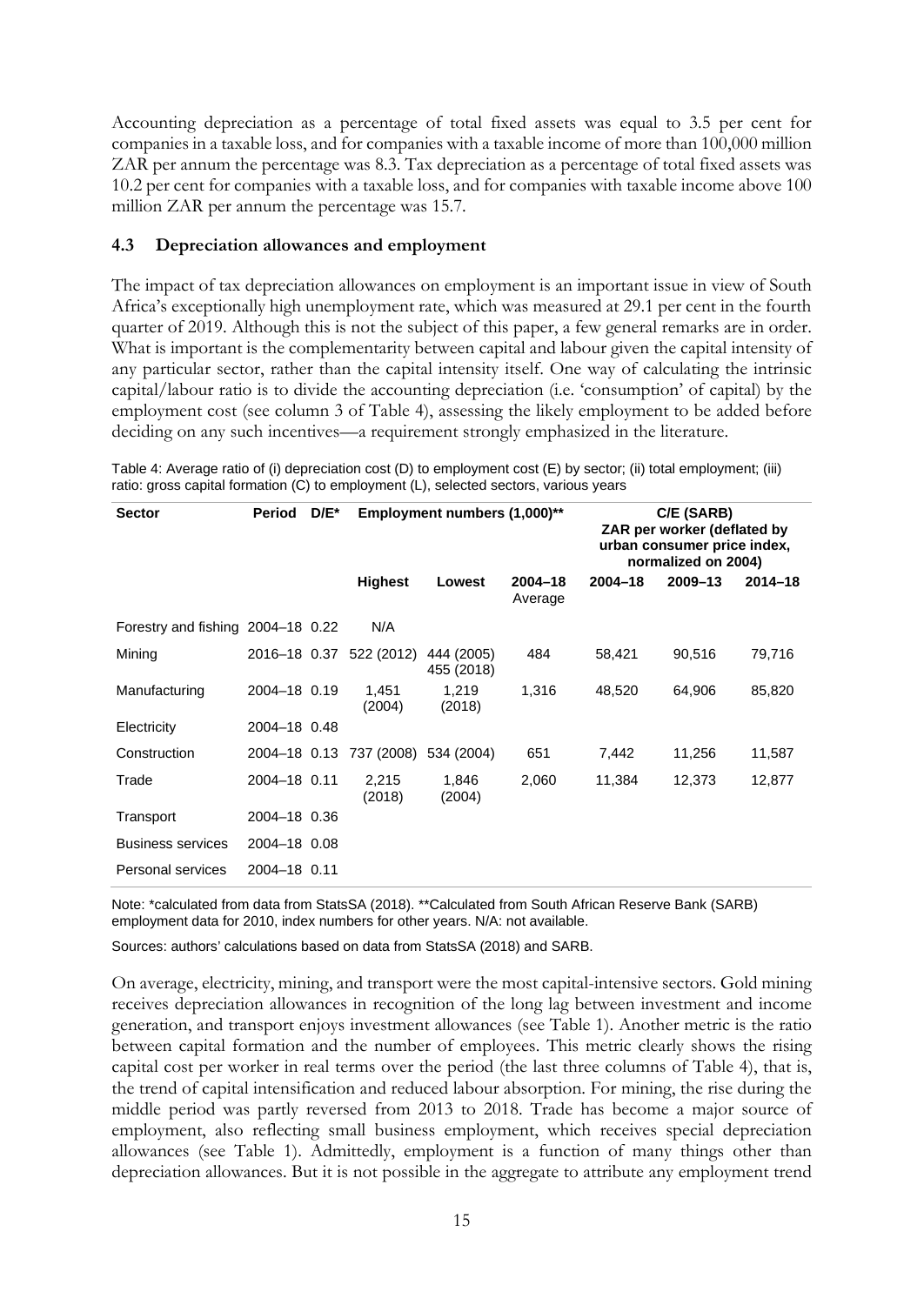directly to the presence or absence of tax depreciation allowances. It is difficult to make such a judgement on a sectoral basis; a micro analysis is required of individual projects that receive special depreciation allowances. That is also why proper cost-benefit analysis needs to be done when one is considering the introduction of such allowances and periodically monitoring their achievements.

### **4.4 Impact of tax depreciation on loss-making companies**

An analysis of turnover ratios of companies, as calculated from SARS (2019) computation data, indicates that companies with annual taxable income above 100 million ZAR have on average a gross profit ratio of 25 per cent and a net accounting profit ratio of 14 per cent, with a taxable income ratio of nine per cent. Companies in a taxable loss position do have gross profit ratios close to the aforementioned companies, but the net accounting ratios are on average minute, and they have taxable loss ratios. Companies with taxable income under 10 million ZAR have close to zero ratios.

An important fiscal question is how much tax revenue is lost because of depreciation allowances that enable loss-making or low-profit companies to remain in business while continuing to write off losses against taxable income. The 2020 budget (National Treasury 2020: 42) recognized this:

When a company's tax-deductible expenses exceed its income, it records an assessed loss. Often, the loss is carried forward to the next year and is offset against taxable income in that year. Over the past few years, there has been an international trend to restrict this practice. Government proposes broadening the corporate income tax base by restricting the offset of assessed losses carried forward to 80 per cent of taxable income, for years of assessment commencing on or after 1 January 2021. This is viewed as a reasonable approach that affects all businesses equally, rather than restricting the number of years for carrying forward assessed losses, which would disproportionately hurt businesses with large initial investments or long lead times to profitability.

Tax losses carried forward amounted to more than one trillion ZAR over the four years of this investigation. Tax depreciation enables companies to reduce their taxable income by writing off more than accounting depreciation. We have already seen that this amounted to 1,251 billion ZAR (see Table 2, line 8). When companies make taxable losses, tax depreciation allowances contribute to (bigger) losses that are carried forward from year to year. As long as companies incur taxable losses on account of tax depreciation, the latter presents an incentive for highly capital-intensive companies to increase capital expenditures that could be at the cost of more labour-intensive activities. The above-mentioned announcement in the 2020 budget in essence is a cash flow measure that deals with symptoms and not causes. The real issue is the perpetual availability of the tax incentive, irrespective of whether profit is made. Tax depreciation rules should be more aligned with accounting depreciation, and tax incentive schemes should contain a sunset clause with regular monitoring so that the continuation of tax-driven businesses can be curtailed earlier rather than later.

## **4.5 Tax benefits from investment allowances**

The intended or unintended impact of tax depreciation allowances is strengthened by investment allowances, which most experts regard as inferior to depreciation allowances as tax incentives to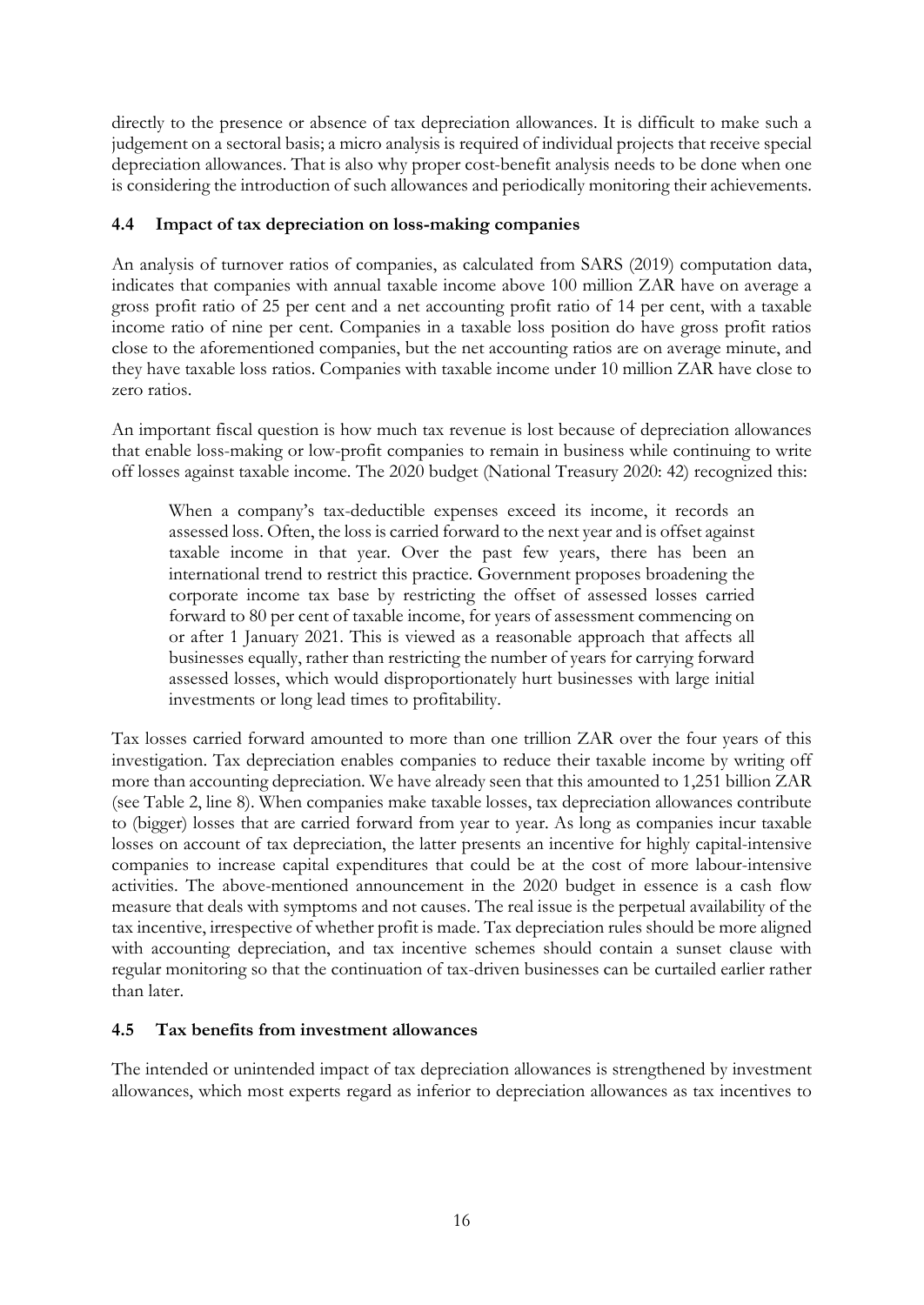stimulate private investment.<sup>[20](#page-18-0)</sup> The SARS data enables an overview of such allowances in South Africa, although it is a slight digression from the topic of this paper.

The total investment allowances of 2.4 million ZAR amounted to only 1.7 per cent of tax depreciation allowances (which totalled 169.9 billion ZAR). Table 1 showed that investment allowances are in respect of research and development (Sections 11B and 11D), industrial assets, land, and conservation (Section 37D), and brownfield and greenfield projects (Section 12I). It is not too surprising, therefore, that more than half of the benefits accrued to manufacturing, in which the ratio of investment allowances to depreciation allowances of 7.5 per cent was much higher than the average of 1.7 per cent for all the sectors combined.

#### **4.6 Three sets of depreciation data**

The South African Reserve Bank (SARB) calculates depreciation data in total and by sector, which is currently under revision. They use the permanent inventory model to estimate consumption of fixed capital based on gross fixed capital formation and service life expectations. The service, or useful, life of an asset is often different from the depreciation period that the tax authorities allow for tax purposes. Further, the service life of an asset differs across industries. The straight-line depreciation method is used.

StatsSA (2018) publishes data (by economic sector) on the consumption of capital. It collects the data from the financial statements of companies; hence, depreciation would be as defined by the accounting standards, and the depreciation rates would be as per company policy.

The information used in this paper and in Jansen et al. (2020) is the first set of verified micro accounting depreciation and tax depreciation data that SARS and the National Treasury have made accessible to researchers.

Scholars will in future have to decide which of these data sets provides the best information for their particular research purposes.

## **4.7 Panel data analyses**

The SARS tax computation data set was investigated to assess the feasibility of panel data regression analysis, using time series and cross-sectional data. The volatility of the firm-level data, and the reduction in data points that a removal of outliers would have caused, did not make it possible to obtain credible results. Further micro data verification will be required for this purpose.

## **5 Conclusions and proposals**

The aim of this paper was to analyse the nature, extent, and purpose of tax depreciation allowances in South Africa, against the backdrop of relevant literature and the widespread use of such incentives. As in many other countries, depreciation allowances in South Africa are no longer actively used as an instrument of macroeconomic stabilization; instead, they now serve as a

<span id="page-18-0"></span><sup>20</sup> According to Zee et al. (2002: 1505), depreciation allowances have fewer disadvantages than any other corporate tax rate incentive. Two notable disadvantages of investment allowances are that they tend to 'distort the choice of capital investments in favor of short-lived ones' and 'qualified enterprises may attempt to abuse the system by selling and purchasing the same assets to claim multiple allowances, or by acting as a purchasing agent for enterprises not qualified to receive the incentive' (Zee et al. 2002: 1504).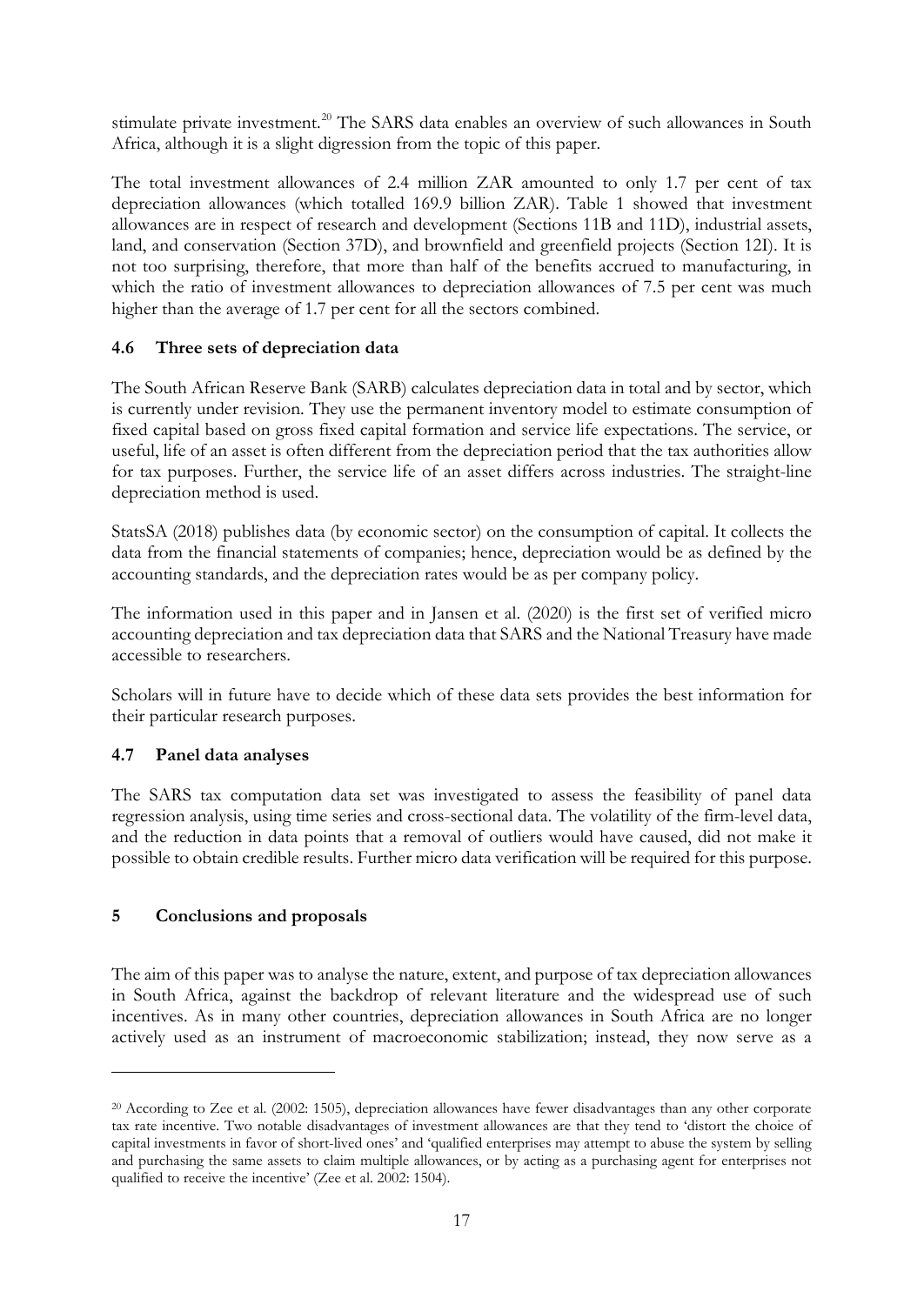structural policy instrument to incentivize direct domestic and foreign investment in the medium to long term. While empirical evidence regarding the impact of depreciation allowances on output and employment remains ambiguous, it is now widely acknowledged that their potential is very limited when other influential factors are not conducive to investment.

South Africa has a set of accelerated depreciation allowances in place, and some of them are strengthened by investment allowances. Although there exist widespread doubts about the usefulness of tax incentives, depreciation allowances are regarded as better than the other incentives, despite having drawbacks of their own. The activities or sectors that receive accelerated depreciation allowances are agriculture, mining, the film industry, the hotel sector, rolling stock, airports and port assets, urban development zones, small business corporations, special economic zones, and roads and fences in respect of the production of renewable energy. Many of these allowances have been in force for many years, and their continuation raises questions about the apparent lack of sunset clauses and the irregular evaluation of their effectiveness.

On average, tax depreciation resulted in a reduction of 19.0 per cent in tax liability, at the cost of 139 billion ZAR to the treasury. The cost (in the sense of foregone tax revenue) of general and special tax depreciation allowances was equivalent to 2.5 percentage points of the 28 per cent statutory company tax rate, which is an indication of the scope for corporate tax reduction. If only accelerated allowances were to fall away, there would still be scope to reduce the company tax rate from 28 per cent to below 25 per cent, given that total tax depreciation amounts to about double accounting depreciation.

The calculated average tax rate (i.e. the ratio of assessed tax to calculated taxable income) of companies with taxable incomes below one million ZAR varied substantially between economic sectors—from as low as 18.5 per cent (transport, storage, and communication) to 24.5 per cent (financial intermediation, insurance, real-estate, and business services). While tax depreciation allowances are of significant value to smaller companies, their contribution to the treasury is quite small. In 2018 there were 152,387 companies with tax liabilities below 10 million ZAR. This meant that 97.3 per cent of the total number of registered taxpaying companies contributed 22 per cent of company tax. The rest (4,259 or 2.7 per cent of the total) paid 78 per cent of total corporate tax.

Investment allowances add further incentives to investment in mining, manufacturing, energy, and construction, among others. Investment allowances amounted to 8.6 billion ZAR, which reduced the tax liability by 2.4 billion ZAR.<sup>[21](#page-19-0)</sup>

By definition, the activities and sectors that require more capital investment are bound to qualify for tax depreciation allowances. Arguably, the impact of depreciation allowances on employment depends more on changes in the capital/labour ratio when investment increases than on capital intensity itself. It is not possible in the aggregate to attribute any employment trend directly to the presence or absence of tax depreciation allowances. Employment effects are more appropriately assessed at project level.

The 2020 national budget provided for a major change in dealing with accumulated losses for tax purposes. In this paper we have shown the major effect of losses on the tax revenue of the government, and how tax depreciation can continue to keep non-profit-making companies afloat. The solution to the loss of tax revenue for the treasury does not lie in treating symptoms, as in the

<span id="page-19-0"></span> $21$  This was calculated by applying the calculated average tax rates for the different taxable income groups, namely 21.3 per cent (>0, <100,000), 28.8 (≥100,000, ≤10,000,000) and 28.0 per cent (>10,000,000).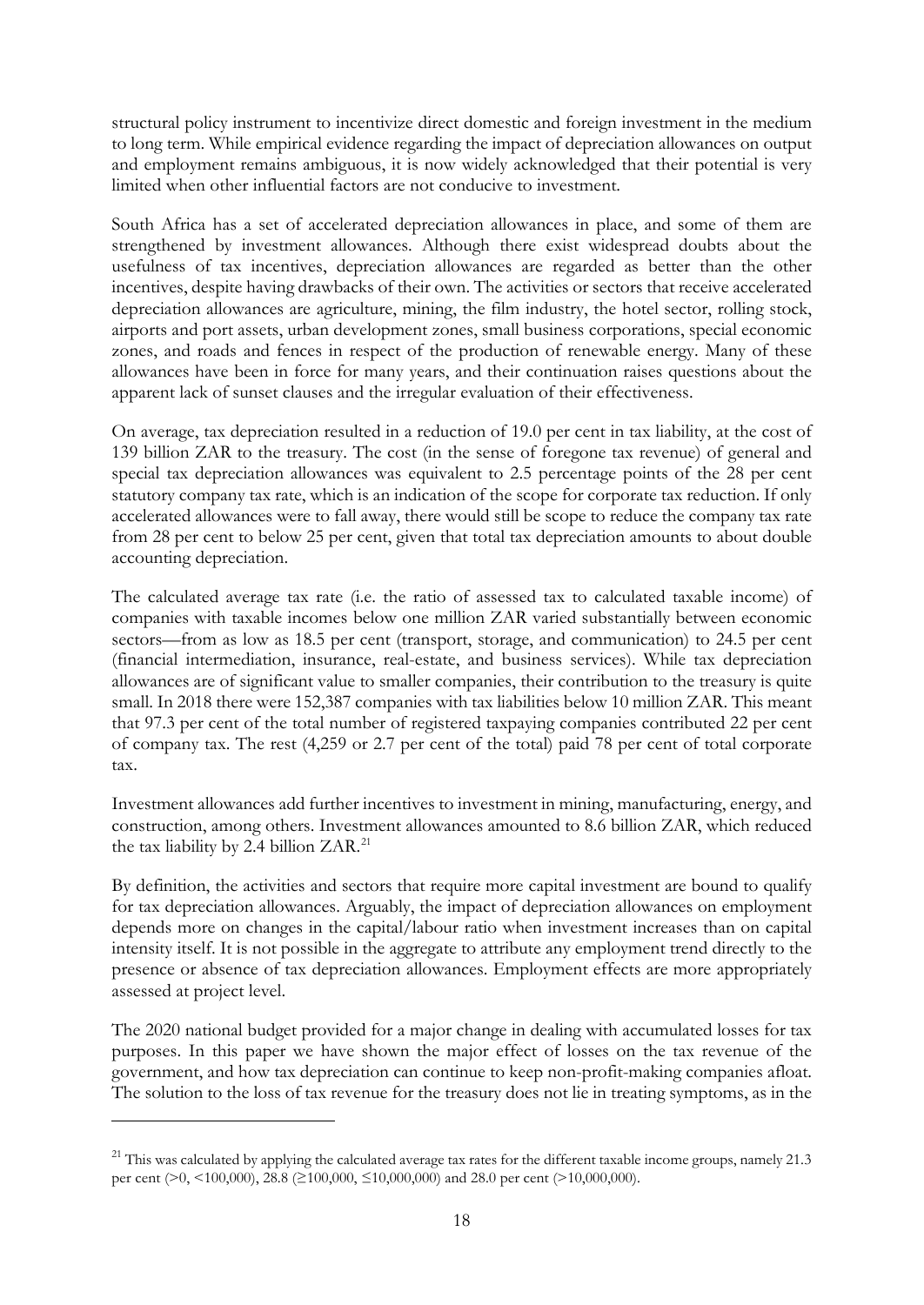budget announcement. The cause needs to be addressed, which is the continued availability of accelerated tax depreciation allowances. This calls for the termination of such benefits at a certain stage and according to pre-announced criteria, which should be included in an appropriate sunset clause.

Before any analysis was attempted, a huge effort was put into verifying the tax computation data. SARS's tax computation data now adds a third set of data on corporate tax and tax depreciation to the depreciation data published by SARB and StatsSA. Scholars will in future have to decide which of these data sets provides the best information for their particular research purposes. SARS's efforts to synchronize its self-selected sectoral data with the standard industrial classification of economic sectors will be important for credibility.

#### **References**

- Ali Abbas, S.M., A. Klemm, S. Bedi, and J. Park (2012). 'A Partial Race to the Bottom: Corporate Tax Developments in Emerging and Developing Economies'. Working Paper WP/12/28. Washington, DC: International Monetary Fund.
- Amra, R., and B. Ellse (2016). 'The Costs and Outcomes of Industrial Development Initiatives 1994/95–2014/15: Report Prepared for the Standing Committee on Appropriations in the South African Parliament'. Cape Town: Parliamentary Budget Office.
- Bazel, P., J. Mintz, and A. Thompson (2018). '2017 Tax Competitiveness Report: The Calm Before the Storm'. SPP Research Paper 11:7. Calgary: University of Calgary, School of Public Policy.
- Boadway, R. (1987). 'The Theory and Measurement of Effective Tax Rates'. In J.M. Mintz and D.D. Purvis (eds), *The Impact of Taxation on Business Activity*. Kingston: John Deutsch Institute for the Study of Economic Policy.
- Boadway, R., and A. Shah (1995). 'Perspectives on the Role of Investment Incentives in Developing Countries'. In A. Shah (ed.), *Fiscal Incentives for Investment and Innovation*. New York: Oxford University Press.
- Calitz, E., S. Wallace, and L.R. Burrows (2013). 'The Impact of Tax Incentives to Stimulate Investment in South Africa'. Working Paper 19/13. Stellenbosch: Stellenbosch University, Department of Economics.
- Chai, J., and R. Goyal (2008). 'Tax Concessions and Foreign Direct Investment in the Eastern Caribbean Currency Union'. Working Paper WP/08/257. Washington, DC: International Monetary Fund.
- Chen, D., P.A. Harris, and E.M. Zolt (2018). *Design and Assessment of Tax Incentives in Developing Countries: Selected Issues and a Country Experience*. New York: United Nations Organization Department of Economic and Social Affairs and Inter-American Center of Tax Administrations.
- Chua, D. (1995). 'The Concept of the Cost of Capital: Marginal Effective Tax Rate on Investment'. In P. Shome (ed.), *Tax Policy Handbook*. Washington, DC: International Monetary Fund.
- Department of Planning, Monitoring, and Evaluation (2018). *Evaluation of Government Business Incentives: Full Report*. Pretoria: Department of Planning, Monitoring, and Evaluation.
- Dobrovolsky, S.P. (1951). 'Depreciation Policies and Investment Decisions'. *American Economic Review*, 41(5): 906–14.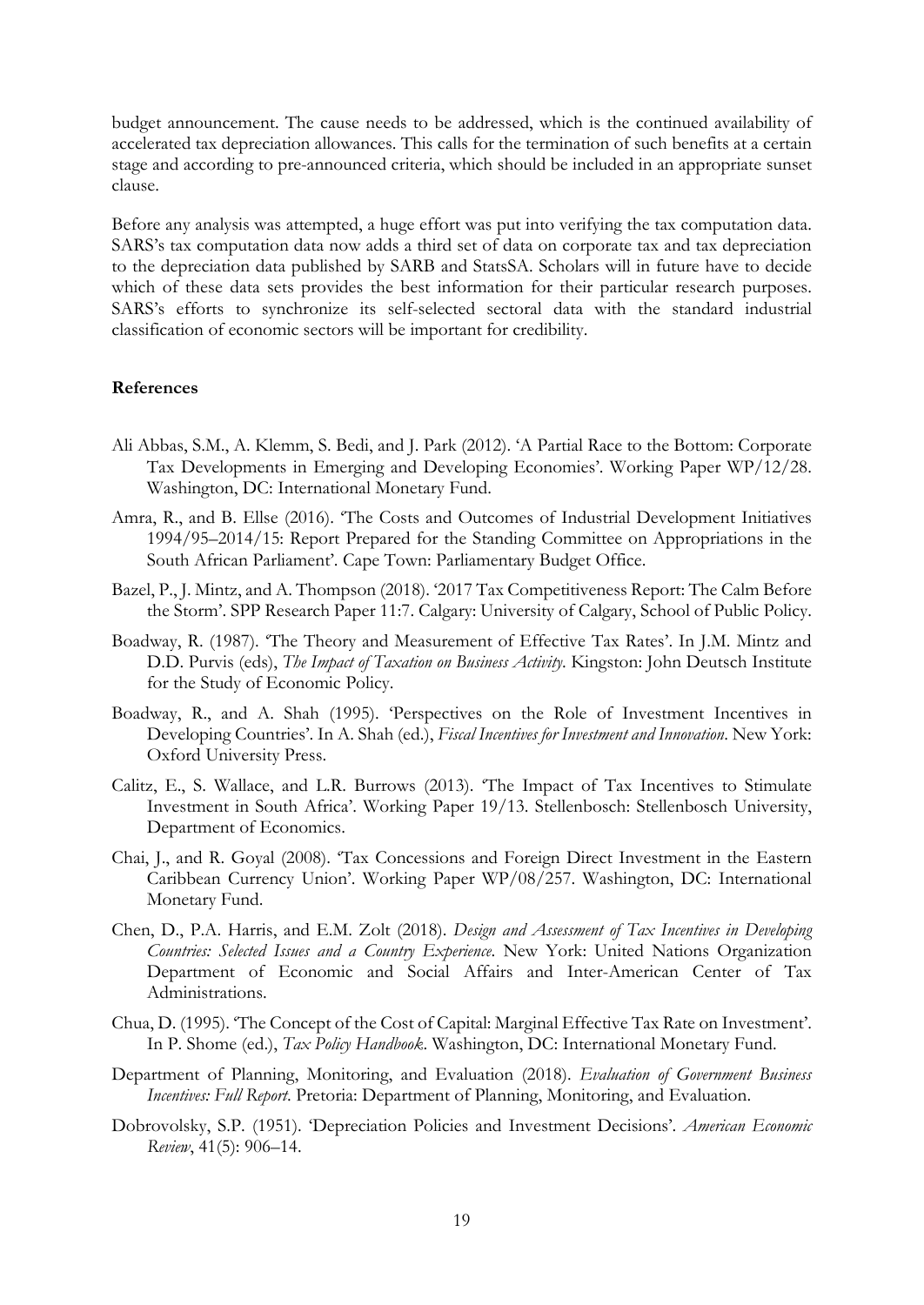- Eichfelder, S., and K. Schneider (2018). 'How Do Tax Incentives Affect Business Investment? Evidence from German Bonus Depreciation'. Arqus Discussion Paper 231. Berlin: Working Group in Quantitative Tax Research.
- Erdogan, E., and R. Atakli (2012). 'Investment Incentives and FDI in Turkey: The Incentives Package After the 2008 Global Crisis'. *Procedia: Social and Behavioural Sciences*, 58: 1183–92.
- Feldstein, M., L. Dicks-Mireaux, and J. Poterba (1983). 'The Effective Tax Rate and the Pretax Rate of Return'. *Journal of Public Economics*, 21(2): 129–58.
- Goode, R. (1955). 'Accelerated Depreciation Allowances as a Stimulus to Investment'. *Quarterly Journal of Economics*, 69(2): 191–220.
- Gramlich, E.M. (1971). 'The Usefulness of Monetary and Fiscal Policy as Discretionary Stabilization Tools'. *Journal of Money, Credit and Banking*, 3(2): 506–32.
- House, C.L., and M.D. Shapiro (2008). 'Temporary Investment Tax Incentives: Theory with Evidence from Bonus Depreciation'. *American Economic Review*, 98(3): 737–68.
- Hulse, D.S., and J.R. Livingstone (2010). 'Incentive Effects of Bonus Depreciation'. *Journal of Accounting and Public Policy*, 29(6): 578–603.
- James, S. (2009). 'Incentives and Investments: Evidence and Policy Implications'. Washington, DC: World Bank.
- James, S. (2013). 'Tax and Non-Tax Incentives and Investments: Evidence and Policy Implications'. Washington, DC: World Bank.
- Jansen, A., W. Ngobeni, A. Sithole, and W. Steyn (2020). 'The Corporate Income Tax Gap in South Africa: A Top-Down Approach.' Working Paper 40/2020. Helsinki: UNU-WIDER.
- King, M.A., and D. Fullerton (1984). 'The Taxation of Income from Capital: A Comparative Study of the United States, the United Kingdom, Sweden and West Germany'. Cambridge, MA: National Bureau of Economic Research.
- Klemm, A. (2010). 'Causes, Benefits, and Risks of Business Tax Incentives'. *International Tax and Public Finance*, 17(3): 315–36.
- Klemm, A., and S. Van Parys (2012). 'Empirical Evidence on the Effects of Tax Incentives'. *International Tax and Public Finance*, 19(3): 393–423.
- Morisset, J., and N. Pirnia (2000). 'How Tax Policy and Incentives Affect Foreign Direct Investment. A Review'. Policy Research Working Paper 2509. Washington, DC: World Bank and International Finance Corporation Foreign Investment Advisory Service.
- National Planning Commission (2012). *National Development Plan 2030*. Pretoria: National Planning Commission.
- National Treasury (1994–2018). *Budget Reviews*. Pretoria: National Treasury.
- National Treasury (2020). *Budget Review 2020*. Pretoria: National Treasury.
- Pack, H., and K. Saggi (2006). 'Is There a Case for Industrial Policy? A Critical Survey'. *World Bank Research Observer*, 21(2): 267–97.
- Petkova, K., and A.J. Weichenrieder (2018). 'The Relevance of Depreciation Allowances as a Fiscal Policy Instrument: A Hybrid Approach to CCCTB?' WU International Taxation Research Paper Series 2018–07. Vienna: Vienna University of Economics and Business.
- Sithole, A., W. Steyn, A. Jansen, and E. Calitz (2020). 'Data Management of the SARS Corporate Income Tax Administrative Data'. Unpublished report.